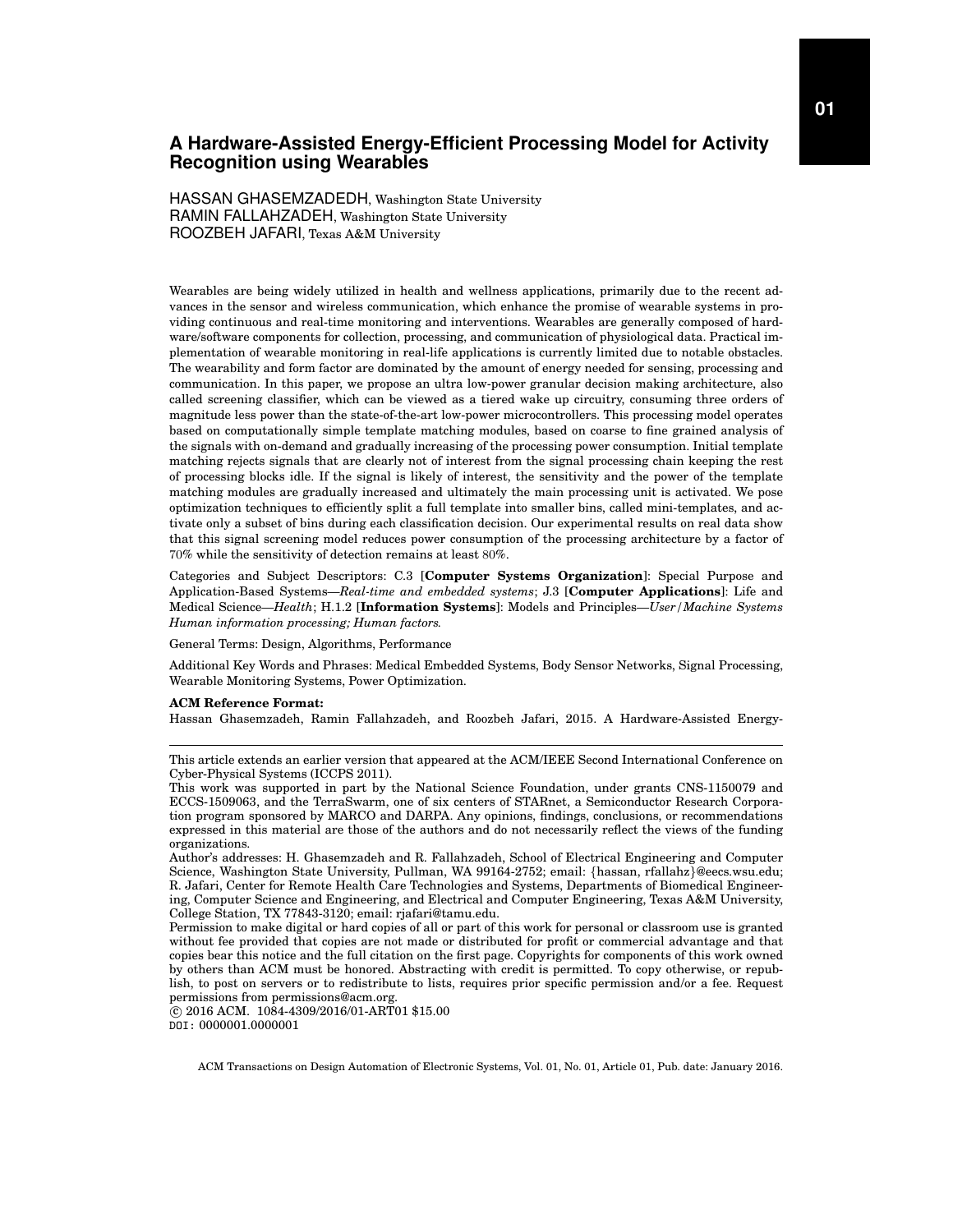Efficient Processing Model for Activity Recognition using Wearables. *ACM Trans. Des. Autom. Electron. Syst.* 01, 01, Article 01 (January 2016), 28 pages. DOI: 0000001.0000001

#### **1. INTRODUCTION**

Mobile wearable computers, that form Body Area Networks (BANs), bring to fruition many opportunities to continuously monitor individuals with sensors placed on the body, or implanted in the body. These platforms promise to revolutionize many application domains including healthcare and wellness monitoring. Examples of such applications include rehabilitation [Tamura et al. 2013], sports medicine [Jones 2007], geriatric care [Tamrat et al. 2012], gait analysis [Salarian et al. 2013; Ma et al. 2015], physical activity monitoring [Saeedi et al. 2014a; Alinia et al. 2015; Saeedi et al. 2014b], diagnosis of obesity and depression [Sigmund et al. 2014], and detection of neurodegenerative disorders such as Alzheimer's [Abbate et al. 2014], Parkinson's [Cancela et al. 2014], Huntington's [Emmerik and Wegen 2002] diseases, nutrition monitoring [Hezarjaribi et al. 2016], and monitoring and treatment of chronic diseases [Maciuca et al. 2013; Fallahzadeh et al. 2015]. In the past few years, new wearable applications have evolved and proved to be effective. Yet, one of the major obstacles is the size and weight of the sensor units. Smaller wearable units can enhance comfort and compliance. Smaller implantable units can enable many new applications. Battery size has been the dominating factor in the size of the sensors. Battery-less units operating on piezo, or units that require significantly smaller batteries, are not currently possible. The proposed technique in this paper aims to significantly reduce the power consumption of wearable units, and specifically the processing architecture.

Wearable computers, which form the core components of a BAN, are often composed of several sensors, a processing unit (e.g., a microcontroller), a communication module and a battery. Our current focus is on wearable motion sensors that are used for detection of human actions such as 'Sit to Stand' or 'Lie to Sit'. We propose an architecture, equipped with a *granular decision making module* (GDMM) which monitors incoming signals/actions. The granular decision making module attempts to detect actions that are not of interest as early as possible while consuming the least amount of energy. If the incoming action is likely of interest, the module will turn on the main signal processing unit (e.g., the microcontroller) for further processing. The granular decision making is constructed in a sequence of coarse to fine grained operations. At the beginning, the *screening* or preliminary signal processing may not exhibit high accuracy for classifying the incoming actions, but operates at an ultra low-power. The objective of the initial screening is to identify *incoming actions* that are '*obvious rejects*' or 'accepts'. As the module begins to observe the incoming actions that are *likely* of interest, more accurate decision making and screening processes are activated. Intuitively, screening at the beginning is done by a classification module with tunable parameters adjusted to consume the least amount of energy (e.g., by observing fewer samples with lower bit resolution). The tunable parameters are adjusted to enhance the accuracy of signal processing and classification as the incoming signal or incoming action travels through the screening blocks in the GDMM. The tunable parameters include time duration of actions, number and location of samples within each action, and bit resolution of sampled data. Collectively, screening blocks can select any combination of these transformations to adjust processing (or power) vs. accuracy. The decision making is performed in this fashion because often the incoming action is so dissimilar to the *action of interest* (also called target action) that it can be rejected even with a coarsegrained analysis of the signal. For incoming actions that the screening block cannot reject with high confidence levels, the main signal processing unit will be activated. The main advantage of this method is the power saving due to removing actions that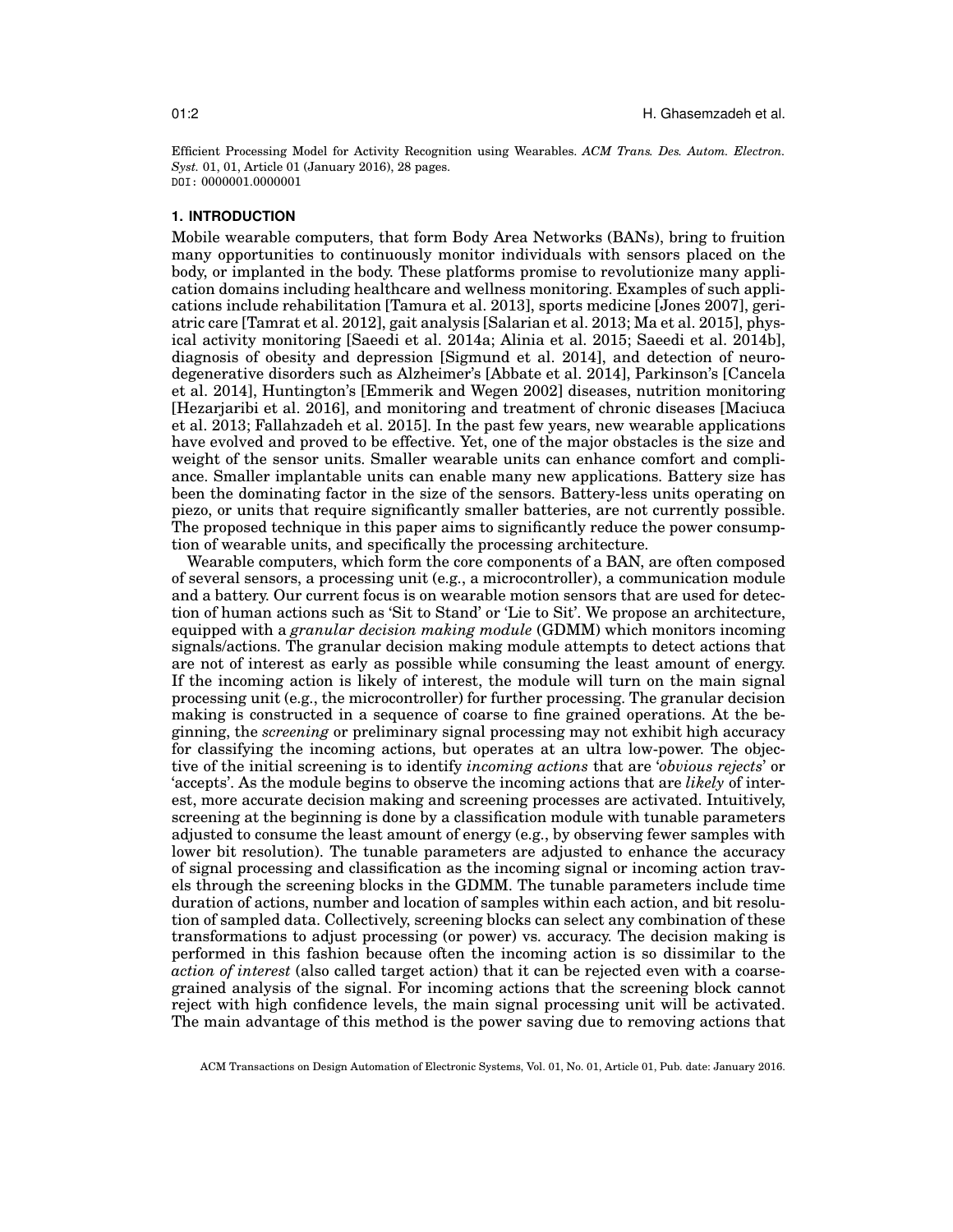are not of interest from the signal processing chain as early as possible, deactivating the remaining modules in the signal processing chain.

Applications of wearable healthcare monitoring have unique properties motivating our proposed technique: *Events of interest* often occur with a low duty cycle (e.g.,  $<$  1%  $-$  5%) and the randomness to the incoming signals, even in cases where the signals are not of interest, is not significant. This assumption holds for many wearable applications where the objective is to detect sparse events such as walking using motion sensors, [Dobkin 2013; Hagler et al. 2010; Guenterberg et al. 2009b], cardiac arrest [Dhulipala and Kanagachidambaresan 2014; Cong et al. 2009a] and seizures [Shahrokhi et al. 2010; Liew et al. 2009] using implantable sensors. We utilize these unique properties of the applications in order to reduce the power consumption of the wearable unit by orders of magnitude in the signal processing chain. Although in our approach every effort will be taken to ensure that granular decision making module provides acceptable precision in signal processing, in the events where it generates *false positives*, the sole cost would be the energy consumed to wake up the main signal processing unit for improved precision. Finally, the events are captured with a low sampling rate (e.g.,  $\leq 100Hz - 1kHz$ ) which implies that the processing can also be done at a slow speed.

# **2. RELATED WORK**

Several power-aware wearables consuming hundreds of  $\mu W$  have been presented in the literature [Varel et al. 2014; Liew et al. 2009; Sasaki et al. 2006]. An implantable wireless monitoring device for cataract surgery is proposed in [Varel et al. 2014]. It is composed of an on-chip micro mechanical pressure sensor array, a temperature sensor, a microcontroller-based digital control unit, and an RF. The low-power interface system for implantable neural recording, presented in [Liew et al. 2009], uses power distribution techniques. The study in [Sasaki et al. 2006] presents an accelerometer with a 3D loop antenna using radio waves for power feeding. However, a microcontroller is used as control unit of the battery-free accelerometer. These systems, are either not programmable, or a microcontroller is entirely in charge of the programmability. In contrast, our signal screening module is reprogrammable and can be configured to identify various movements and templates.

Several other application-specific sensing devices have been proposed in recent years. Examples include a patient-specific seizure detector in [Shoeb et al. 2009], an implantable battery-less blood pressure monitor [Cong et al. 2009a; 2009b], an ECG sensing micro-system with adaptive RF powering [Chaimanonart and Young 2009], an implantable blood pressure monitor for in vivo measurement [Cleven et al. 2014], an implantable battery-free application specific system with telemetric and EMG recording circuitry [Parramon et al. 1997], a battery-less wireless biosensor for cardiovascular applications [Najafi and Ludomirsky 2004], an ultra low-power sensing device for measuring pulse oximetry [Huiku and Virtanen 2013], and a battery-less sensing device with radio frequency energy-harvesting [Mandal et al. 2010; Zhang et al. 2013]. All these studies, however, focus solely on power consumption of the sensing module and still require a microcontroller for processing of the data. Our proposed processing model takes into account unique properties of physical movement monitoring and BAN applications to significantly reduce the power consumption of the processing architecture.

There have been efforts towards creating ultra low-power semiconductor components and devices. Multi-threshold CMOS (MTCMOS) circuits are an example [Di and Smith 2014]. A wireless system with MTCMOS/SOI circuit technology is suggested which lowers the supply voltage of the LSIs 0.5 V and reduces the power dissipation to 1 mW [Douseki et al. 2003]. The power rating of 1 mW, however, is still larger than a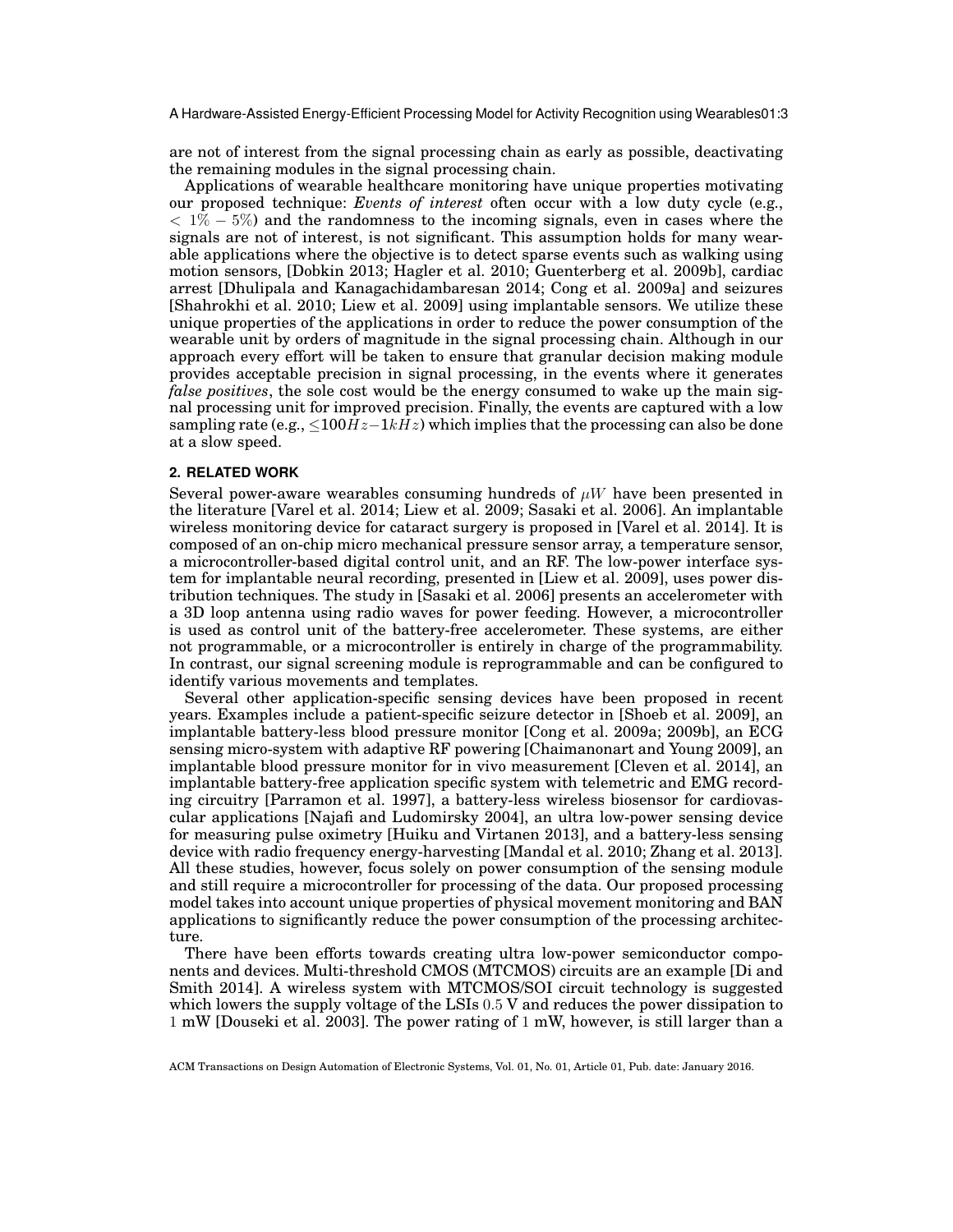

Fig. 1: The custom-designed wearable sensor node used in our data collection

typical power budget that could be supplied by energy harvesting circuits. The power budget of energy harvesting circuits is often in the range of tens of  $\mu$ Ws. For example, a battery-less vibration-based energy harvesting system was proposed for ultra low-power ubiquitous applications which can generated  $36.79 \mu$ W [Chao et al. 2007]. Although these techniques focus on circuit and transistor-level low-power design, our approach to devising ultra low-power BANs is a system-level design and optimization aiming at substantially reducing power consumption of the processing unit by keeping the main processing unit in the loop only when the event of interest is detected but these events do not happen often; hence, the amount of energy saving would be significant.

## **3. SENSING AND PROCESSING ARCHITECTURES**

The main units of a typical BAN system are explained in the following section. We are particularly interested in movement monitoring applications that use inertial information to examine human motions for the purpose of patient monitoring, diagnosis and treatment. However, the proposed methodology may be applicable to other monitoring domains (e.g., a pacemaker that is required to detect abnormal ECG signals) because such applications also intend to detect sparse events.

#### **3.1. Sensor Nodes**

A BAN is composed of several sensor nodes attached on the patient's body, embedded with the clothing, or implanted in the human body. Motion sensor nodes are typically used in activity monitoring applications. An example of motion sensor nodes with embedded accelerometer and gyroscope is shown in Fig. 1, which is also used for our experimental data collection and validation of the proposed algorithms. Each node includes a microcontroller (i.e., TI MSP430) for signal processing, and a custom-designed sensor board including a 3-axis accelerometer and a 2-axis gyroscope for inertial data collection. The sensor node has also a radio module for communication with other sensor nodes in the network or with a gateway such as a cell phone.

#### **3.2. Per-node Signal Processing**

Each sensor node has a microcontroller which can sample motion sensors at a certain rate. The acquired signals need to undergo specific embedded signal processing tasks in order to make higher level interpretations of human movements. The goal of main signal processing chain (MSPC) is to extract useful information from sensor data. Frequently, this data is a high-level observation, such as "Is the subject running?" or "What is the stride length when the subject is walking?". In other words, the purpose of main signal processing is to provide a 'fully' software programmable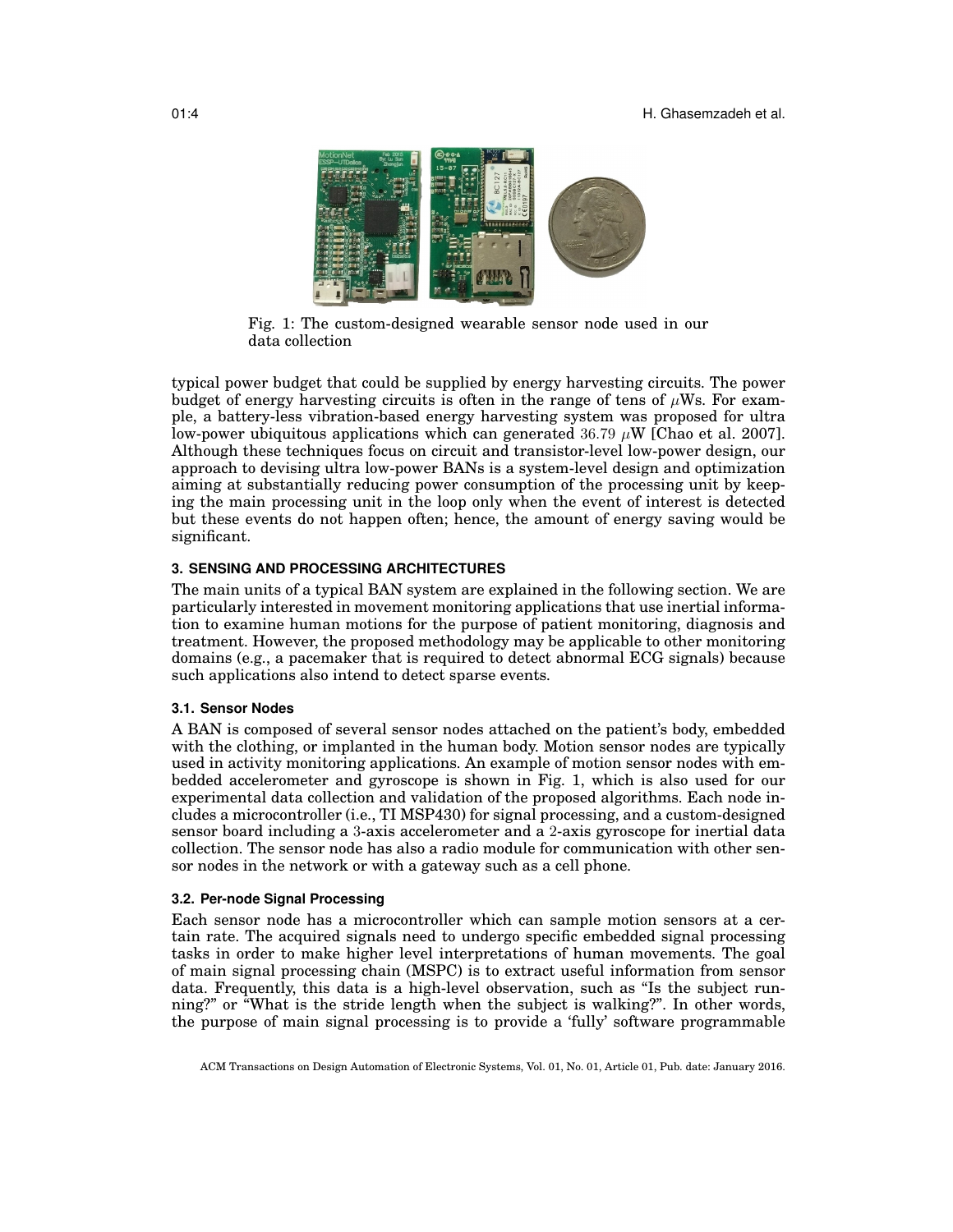



environment for development of 'highly' reliable signal processing technique for action detection/verification and extracting details from the signals (e.g., balance during 'sit to stand' when it occurs). Typically, signal processing tasks are imposed by the application of the BAN. However, a basic requirement of movement monitoring applications is to detect actions first, and perform additional processing next. This application is usually referred to as *action recognition* [Ghasemzadeh et al. 2009; Ghasemzadeh et al. 2010]. A typical signal processing chain for action recognition includes filtering, segmentation, feature extraction, feature conditioning, and classification. The sampled data are first filtered to improve signal to noise ratio. A segmentation module [Lin and Davis 2010; Hamm et al. 2013; Guenterberg et al. 2009a] then separates portions of the signal that correspond to activities from those associated with rest (non-activity). The set of statistical features extracted from individual segments is reduced in size using feature conditioning techniques to speed up and enhance the classification task. At the end of the main signal processing chain (MSPC), a classifier (e.g.,  $k$ -Nearest Neighbor [Amato and Falchi 2013]) is utilized to identify the action performed by the subject.

# **4. ULTRA LOW-POWER MODEL**

In many BAN applications, only a very small set of human actions is of interest. For example, gait analysis only is concerned with walking, fall detection with falls, Parkinson's disease monitoring with certain movements such as tremors, and sleep apnea with restless leg movements [Lanza et al. 2014]. These target actions may occur infrequently. Considerable energy is wasted processing non-target actions. Efficiently rejecting non-target actions with a screening classifier could lead to a significant increase in system lifetime.

# **4.1. Granular Decision Making**

An overall architecture of the proposed screening approach is illustrated in Fig. 2. The granular decision making module (GDMM), which is composed of several coarse to fine grained screening classifiers, is responsible for screening sensor readings and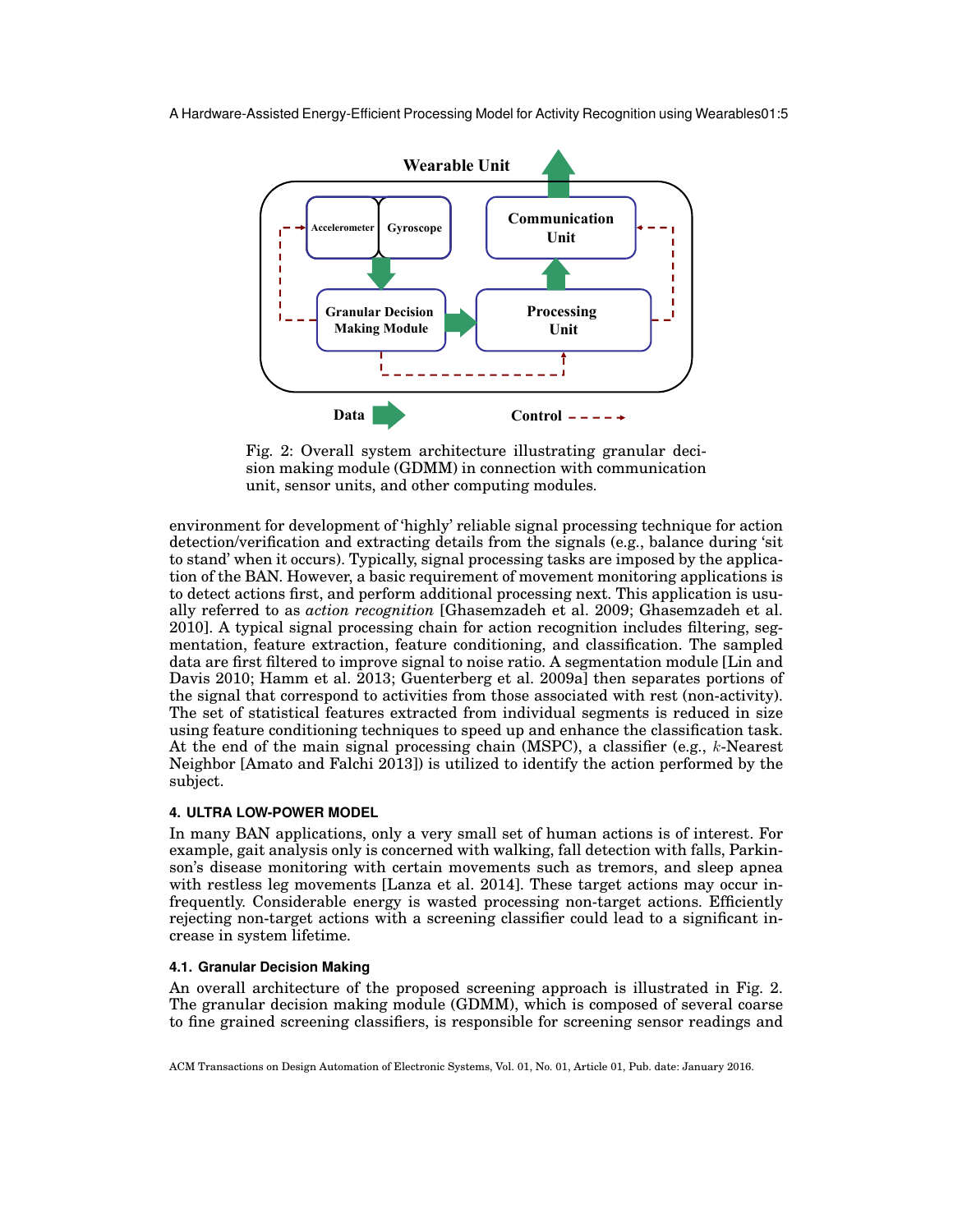

Fig. 3: Block diagram of the granular decision making module (GDMM) and the main signal processing chain (MSPC).

activating main processing unit upon arrival of an event (e.g., action/movement) of interest.

Fig. 3 shows the block diagram of the granular decision making module (GDMM) and main signal processing chain (MSPC). The main component in the diagram is the granular decision making module, communicating with main signal processing block. The main signal processing is implemented on the main processor (e.g., a microcontroller). The granular decision making module is an ultra low power screening classifier aiming to reject actions that are not of interest. This functionality is created by a multiplier-accumulator structure that implements a template matching function.

# **4.2. Template Matching**

The screening classifier and the main signal processing form a rejecting chain of two classifiers. While the main signal processing uses classical pattern recognition techniques to classify actions, the screening classifier employs simple template matching techniques to estimate the likelihood of occurrence of a target action. An unknown action is processed by the template matching block first. If the template matching block does not reject the action, it is evaluated using the main signal processing block (i.e., the microcontroller). A template matching block functions as a binary classifier based on the cross correlation [Chen et al. 2013].Cross correlation takes the advantage of programmability and low computational complexity. The incoming signal is compared to a predefined template of the target action. The comparison assigns a score value representing similarity between the current action and the template (target-action). The cross correlation score is then compared against a threshold and the action is either accepted or rejected. Only in case of acceptance the main signal processing is activated. The cross correlation measure was chosen because it can be implemented in hardware by a series of multiplications and additions. The size of the data storage units including memory and buffer depends on the size of the mini-templates.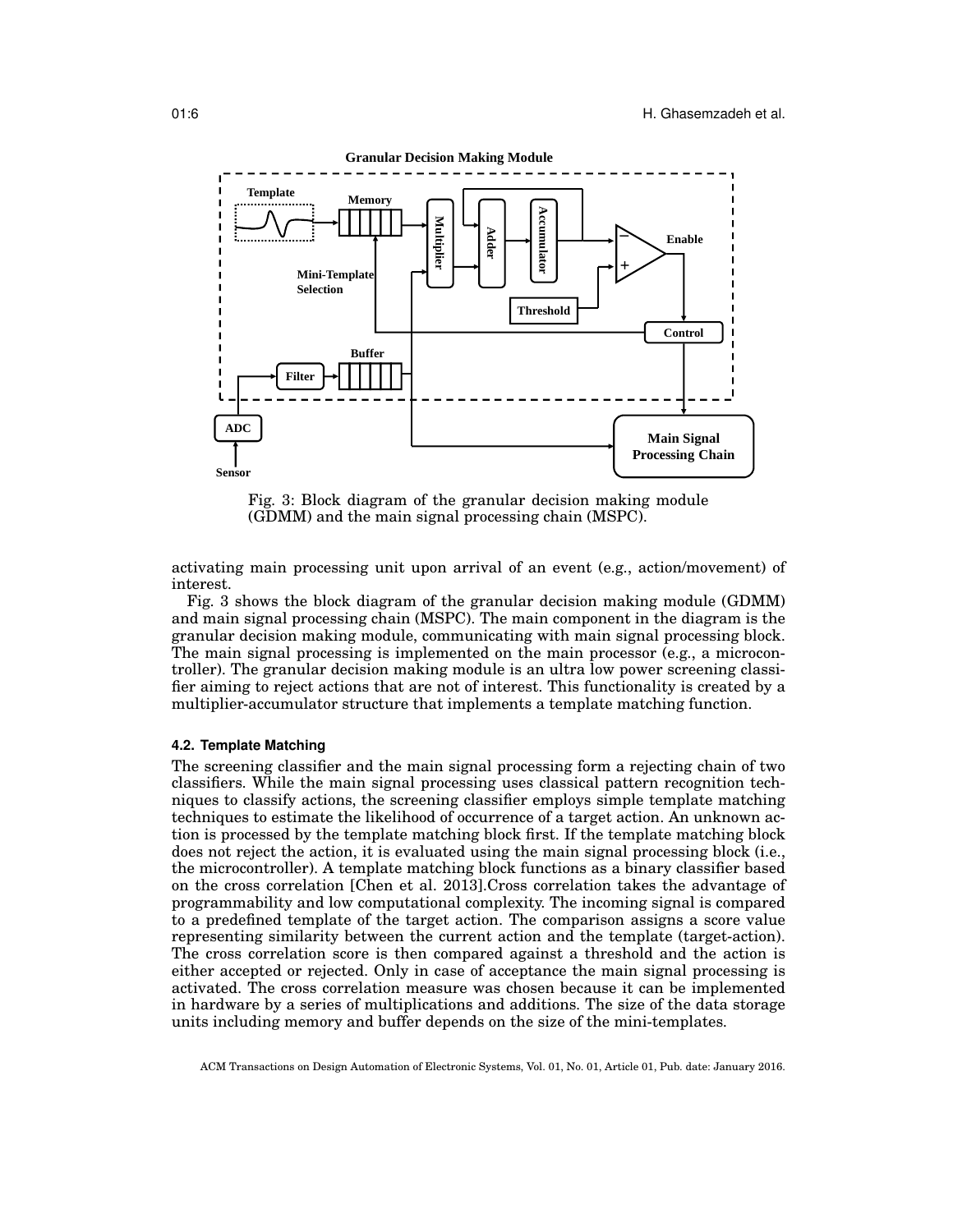

Fig. 4: An example of three templates each divided into three mini-templates.

# **4.3. Optimization Strategy**

The template matching block described previously can be optimized for further energy saving by adjusting several tuning parameters. These parameters include time duration of actions considered for cross correlation calculation, number and location of samples [Ghasemzadeh and Jafari 2011b], and bit resolution of the sampled data [Ghasemzadeh and Jafari 2013]. This allows us to use a sequence of template matching blocks each contributing to the classification of events only to certain level while providing the benefit of low power consumption. The focus of this paper is on minimizing the number of samples used for calculation of the cross correlation function. Motivation behind this optimization is that even with a fixed bit resolution and action duration, only small portions of the template need to be considered when measuring similarity of an input signal with the template, hence offering the opportunity to further save on the computations and energy consumption. We address this optimization problem by dividing a full template into several bins, each forming a *mini-template*. Mini-template approach will further reduce power consumption of the system allowing for realization of significantly less power-hungry wearable units that can eventually enable battery-less technologies for monitoring platforms. Furthermore, minitemplates highlight prominent patterns in the signal and eliminate irrelevant portions of the signal, and therefore, improve performance of signal processing and sensitivity of the classification system.

## **4.4. Motivational Example**

Fig. 4 illustrates motivation behind using mini-templates. This figure shows real data collected with our wearable sensors where only three actions are used for visualization. The graphs show raw sensor readings from Z-axis accelerometer of a node placed on the 'Waist' of the subject. Assume 'Sit to Stand' (bold black plot) is the action of interest and the other two actions, 'Kneeling' (dashed blue plot) and 'Step Forward' (dashed red plot) may occur as non-target. Clearly, if the entire template is considered, the target action can be distinguished from the two others based on the cross correlation measure. Assume each template is divided into three bins as indicated by (I), (II), and (III). None of the bins can solely achieve small false positive rates. For instance, if only bin (I) is used, a 'Step Forward' action may be classified as 'Sit to Stand' lead-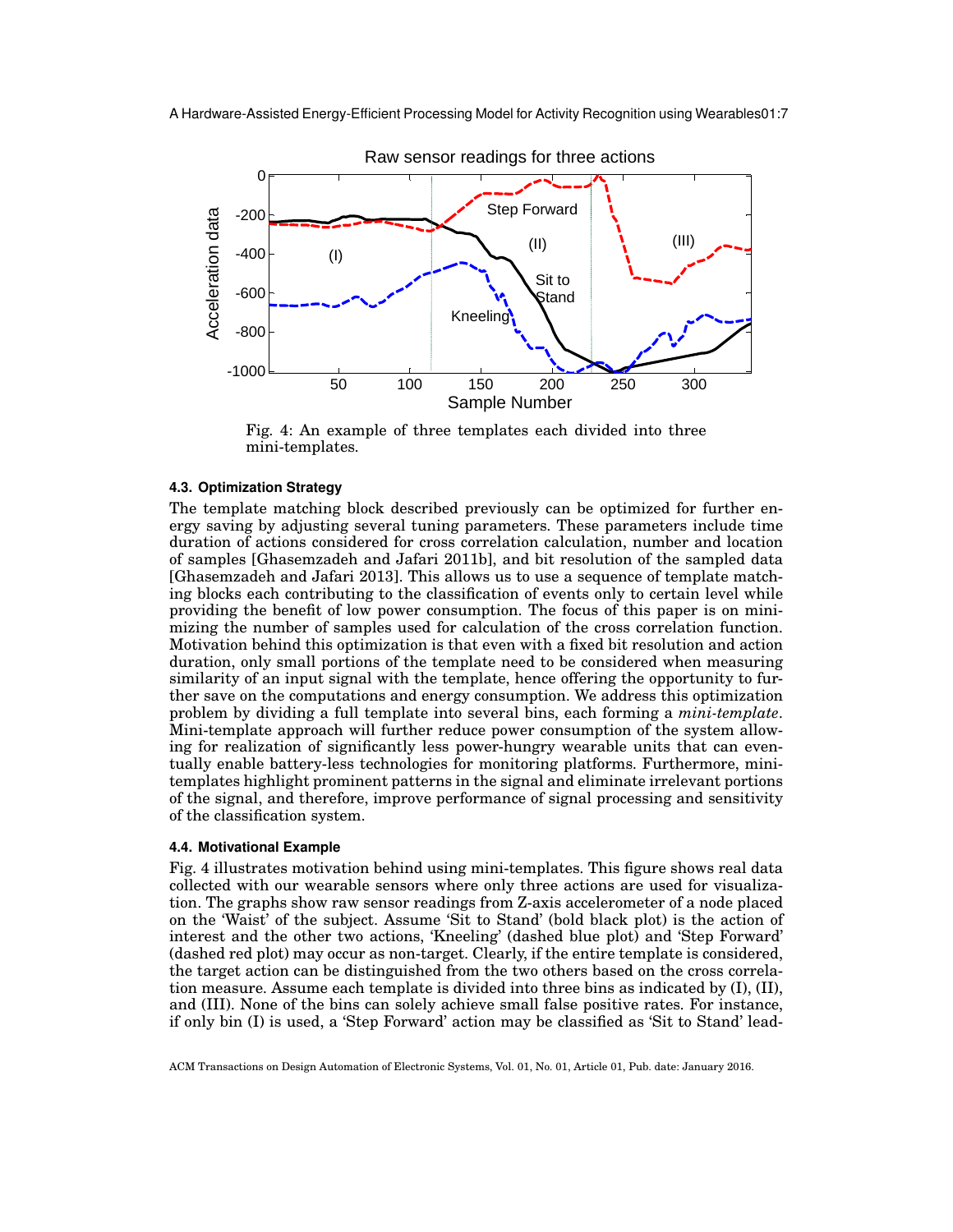ing to high misclassification rate. Similarly, in bins (II) and (III) 'Kneeling' is strongly correlated with the target action ('Sit to Stand') resulting in a large number of false positives. However, assume the case where only bins (I) and (II) are activated for template matching. The only action that can be accepted by both bins is 'Sit to Stand'. If an action is accepted by bin (I), it can be confidently considered as either 'Sit to Stand' or 'Step Forward'. If the action is further accepted by bin (II), the choice of 'Step Forward' is ignored leaving 'Sit to Stand' as the final classification decision. By activating only two bins rather than the entire template, one-third of the multiply-add operations are discarded from the template matching resulting in 33% savings. Therefore, our objective is to find a minimum subset of template bins that can confidently activate the main signal processing block while maintaining low false positive rates. We note that the ordering of processing mini-templates is also important because a suboptimal ordering can result in a larger number of bins being processed.

#### **5. MINI-TEMPLATE OPTIMIZATION**

As discussed in the previous section, the template matching block in Fig. 3 can be divided into several lower cost blocks associated with a set of predefined mini-templates. We pose an optimization problem to find the minimum subset of template bins and their ordering required for detection of a target action subject to a given lower bound on sensitivity rates, called true positive rates, of the screening block. We call this optimization problem *Minimum Size Mini-Template Set* (MSMTS). Throughout this section, we use the notations in Table I to formulate this problem.

## **5.1. Overview of Decision Path Construction**

We overview different steps needed to find an optimal decision path using the proposed GDMM. In describing these steps, we assume that a set of training examples associated with human actions are given and one action is specified as target. Furthermore, the system is aimed to minimize the power consumption such that a minimum desirable sensitivity to the classification of the target action is guaranteed. Moreover, a set of screening blocks associated with different template bins and their corresponding power consumption are given.

*Step 1:* Using a set of training instances or the target action and non-target actions, determine the sensor that best distinguishes between target action and non-target actions. The process of sensor selection is described in Section 5.2.

*Step 2:* Generate a template associated with the target action using the training examples. The template is generated based on the approach that will be described in Section 5.3.

*Step 3:* Set the threshold for each screening block such that the block meets the minimum desirable sensitivity. In order to maintain this requirement, the threshold for a given screen block is set according to discussion in Section 5.4. Intuitively, the threshold is set to the largest value that satisfies the sensitivity requirement. This is mainly due to the fact that larger values of the threshold result in lower sensitivity rates. Thus, we start with a small value (e.g., close to '0' which would result in  $100\%$ sensitivity) and increase this value as long as the sensitivity rate is still above the desirable value  $(\lambda)$ .

*Step 4:* For each screening block, compute the weakly correlated set  $WCS_k$  based on Definition 5.3.

*Step 5:* Construct a decision path. The process of decision path construction will be defined by Problem 1 and will be suggested by Algorithm 1.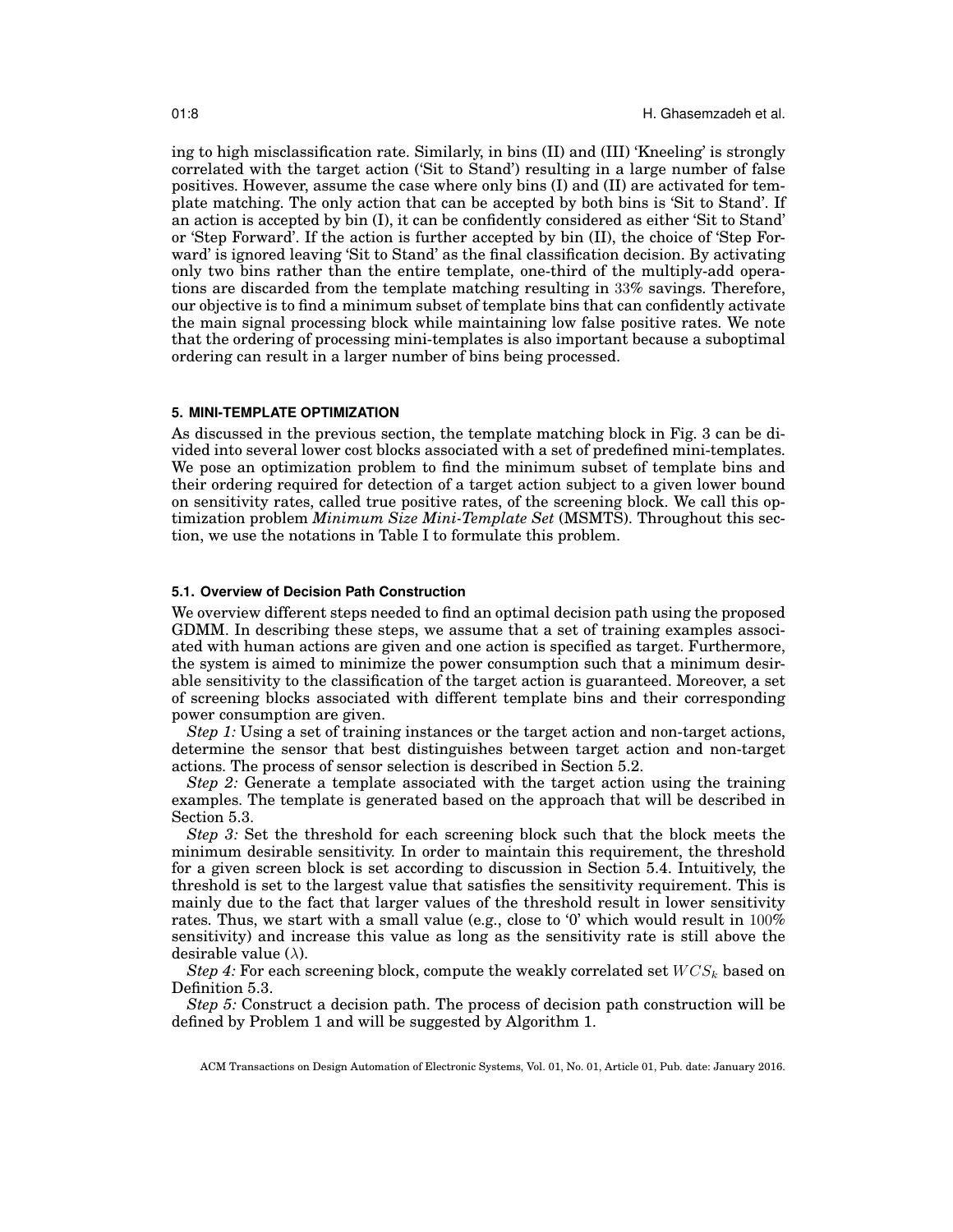| Term                | <b>Description</b>                                     |
|---------------------|--------------------------------------------------------|
| $\hat{a}$           | target action                                          |
| А                   | set of $n$ not-target actions                          |
| $a_i$               | $i$ -th non-target action                              |
| $\frac{a_i^l}{T_i}$ | <i>l</i> -th training trial of action $a_i$            |
|                     | template generated for action $a_i$                    |
| K                   | number of template bins                                |
| B                   | set of template bins due to template partitioning      |
| $b_k$               | $k$ -th template bin due to template partitioning      |
| $MT_{ik}$           | k-th mini-template of $a_i$ associated with $b_k$      |
| $\gamma(T_i,T_j)$   | similarity score between templates $T_i$ and $T_j$     |
| O                   | optimal subset of bins used for classification         |
| R                   | size of optimal set $O$ found by MSMTS problem         |
| $\lambda$           | lower bound on sensitivity of the screening blocks     |
| $tp_k$              | sensitivity or true positive rate for template bin $k$ |
| $thr_k$             | threshold value for template bin $k$                   |

Table I: Notations

#### **5.2. Prominent Sensor Selection**

Given a target action  $\hat{a}$  and  $A = \{a_1, a_2, \ldots, a_n\}$  a set of n non-target actions, we first collect data with all these actions and from a number of wearable motion sensors. Let  $S = \{s_1, \ldots, s_m\}$  denote the set of m sensors. In this article, we hypothesize that we can develop the granular decision making module for detection of the target action by examining only one sensor stream. In Section 6, we will test this hypothesis using real data and will demonstrate that it is possible to use only one sensor axis for detection of an individual target action. Our sensor selection algorithm is based on the similarity score defined below.

*Definition* 5.1 (*Similarity Score*). Given two time series signals f and g of length N, the similarity score  $\gamma(f,g)$  between the two signals is defined based on their normalized cross correlation by

$$
\gamma(f,g) = \frac{\sum_{t=1}^{N} [f(t) - \bar{f}][g(t) - \bar{g}]}{\sqrt{\sum_{t=1}^{N} [f(t) - \bar{f}]^{2} \sum_{t=1}^{N} [g - \bar{g}]^{2}}}
$$
(1)

where  $\bar{f}$  and  $\bar{g}$  denote mean values of f and g.

Let  $x_{ij}^l$  denote the sensor signal associated with the *l*-th trial/instance of non-target action  $a_i$  from sensor  $s_j$ . Furthermore, let  $\hat{x}^l_j$  represent *l*-th trial of the target action  $\hat{a}$  captured using sensor  $s_j$ . Without loss of generality, we assume that there exist L signal trials of each action including target and non-target. For each sensor  $s_j$ , we compute  $\mu_i$  as follows.

$$
\mu_j = \sum_{i=1}^n \sum_{r=1}^L \sum_{l=1}^L \gamma(\hat{x}_j^l, x_{ij}^r)
$$
\n(2)

The value computed by  $\mu_i$  represents the total amount of similarity between the training instances of the target action  $\hat{a}$  and non-target actions in A. The prominent sensor used for our target action screening is then the sensor whose instances represent minimum similarity between target and non-target actions. Thus, the prominent sensor,  $\hat{s}$ , is given by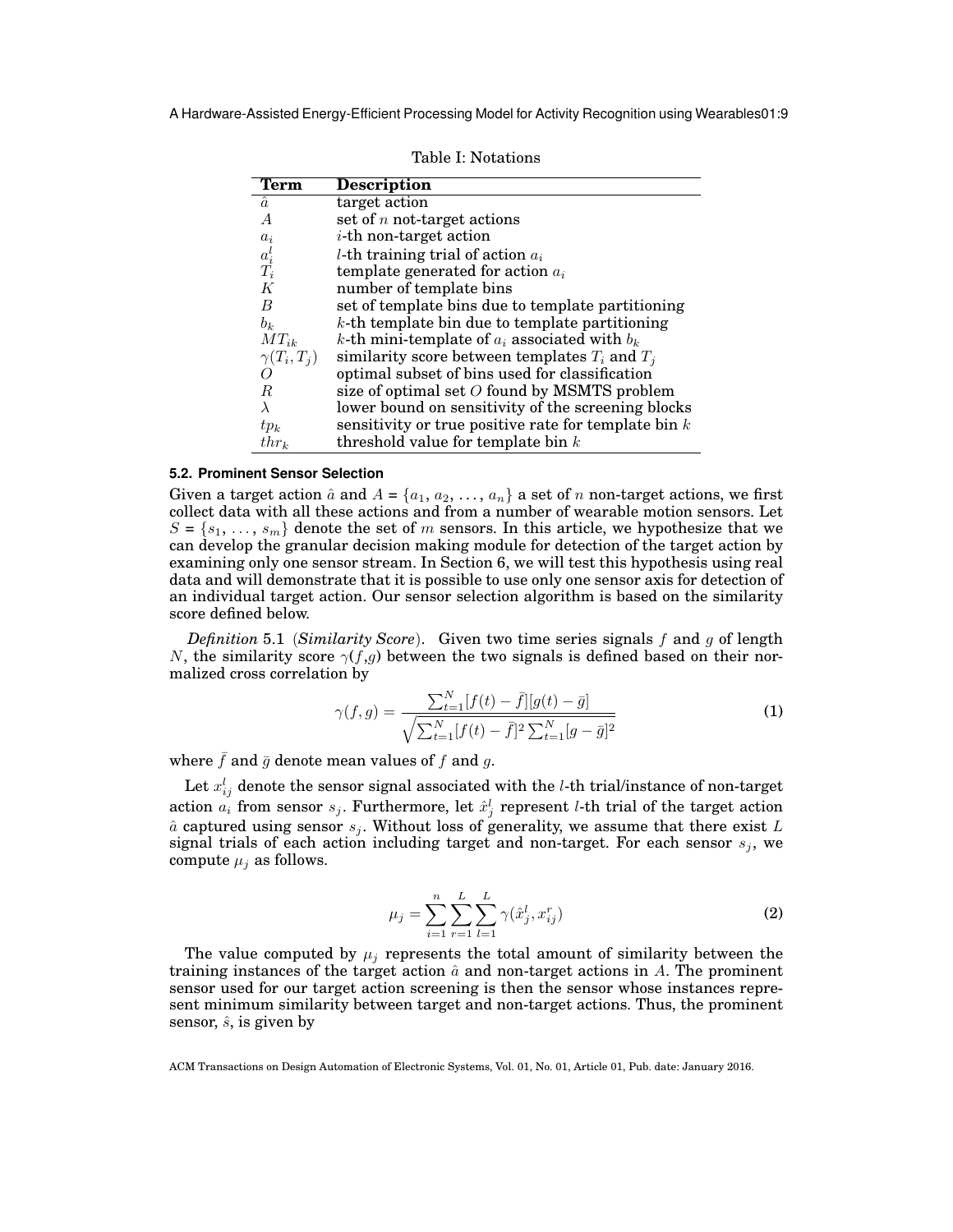$$
\hat{s} = \operatorname*{argmin}_{j} \mu_{j} \tag{3}
$$

#### **5.3. Template Generation**

Given a target action  $\hat{a}$  and  $A = \{a_1, a_2, \ldots, a_n\}$  a set of n non-target actions, we generate  $T$ , template for target action, from the set of training trials. Templates are generated as shown in Definition 5.2 according to the similarity score in Definition 5.1.

*Definition* 5.2 (*Template*). Given a target action  $\hat{a}$  with L training trials  $\hat{X} = \{\hat{x}_j^1, \hat{y}_j^2\}$  $\ldots, \hat x_j^L\}$  obtained from prominent sensor  $s_j$  and non-target actions  $a_i \in A$  with training trials  $X = \{X_{1j}, \ldots, X_{nj}\}\$  obtained from prominent sensor  $s_j$  such that  $X_{ij} = \{x_{ij}^1, \ldots, x_{nj}\}$  $\{x_{ij}^l, \ldots, x_{ij}^L\}$  has L training trials, a template  $\hat{T}$  for  $\hat{a}$  is the best representative trial with respect to the similarity score  $\gamma$  between all pairs of the training trials. The trial that is most similar to the trials from the target action and most dissimilar to the trials from non-target actions is finally chosen as candidate for target action template. Thus, a template  $\hat{T}_j$  using prominent sensor  $s_j$  is given by Equation 4.

$$
\hat{T}_j = \underset{l}{\operatorname{argmax}} \,\theta_j^l \tag{4}
$$

where  $\theta^l_j$  is given by

$$
\theta_j^l = \frac{\sum_{r:r \neq l} \gamma(\hat{x}_j^l, \hat{x}_j^r)}{\sum_{i=1}^n \sum_{r=1}^L \gamma(\hat{x}_j^l, x_{ij}^r)}
$$
(5)

In Equation 5, the numerator calculates the summation of similarity scores across all training instances that are within the dataset for the target action  $\hat{a}$ . The denominator, in contrast, represents the overall similarity between the training instance  $l$ from target action class  $\hat{a}$  and all other non-target actions  $a_i.$ 

Each template is evenly divided into K bins  $B = \{b_1, b_2, \ldots, b_K\}$ . Each bin  $b_k$  represents a set of mini-templates associated with target action and different non-target actions. We investigate how each one of the bins contributes to detection of a target action and choose the best sequence of template bins to be examined during template matching.

#### **5.4. Minimum Size Mini-Template Set Problem**

In this section, we formally define MSMTS problem. Each template bin,  $b_k$ , is assigned a threshold value,  $thr_k$ , for the cross correlation analysis. This threshold determines how sensitive that bin is to detection of the target action  $\hat{a}$ . Thus, we set the threshold such that the given sensitivity (i.e., true positive) requirement of the application is met. Intuitively, the threshold is set to the largest value that satisfies the sensitivity requirement. We note that the result of the cross validation is a value ranging between 0 and 1 indicating completely dissimilar and completely similar signals respectively. Therefore, a larger  $thr_k$  value results in lower sensitivity rate because such a value requires higher similarity of a performed action to the target action template during system training. Thus, we start with a small threshold value (e.g., close to '0' which would result in 100% sensitivity) and increase this value as long as the sensitivity rate is still above the desirable value  $(\lambda)$ . Therefore, the choice of the threshold would satisfy this requirement:  $tp_k \geq \lambda$ , and is given by

ACM Transactions on Design Automation of Electronic Systems, Vol. 01, No. 01, Article 01, Pub. date: January 2016.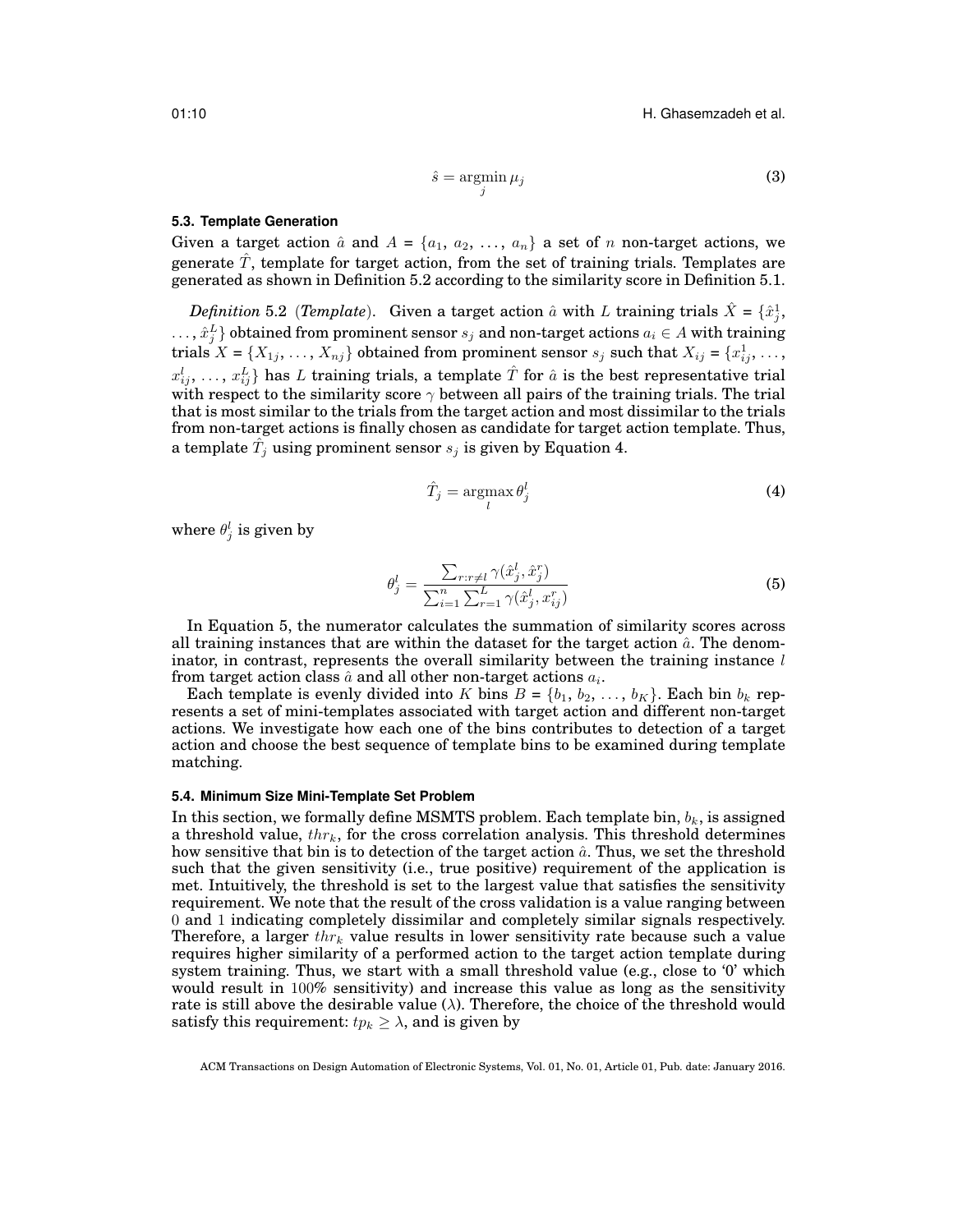$$
thr_k = \left\{ \underset{l}{\text{argmax}} \gamma(\hat{MT}_k, \hat{a}_k^l) | tp_k \ge \lambda \right\} \tag{6}
$$

where  $\hat{MT}_k$  denotes the k-th mini-template associated with target action  $\hat{a}$  and  $\hat{a}_k^l$ represents the k-th segment of the target action drawn from training trial  $l$ . Therefore, the threshold  $thr_k$  is computed after the template of the target action is generated, and based on the amount of similarity of the training trials of the target action and the template.

By setting the threshold based on Equation 6, our system aims to maintain a minimum sensitivity rate of  $\lambda$ , to target action, on all screening blocks while attempting to minimize the false positive rates due to accepting non-target actions. We note that the choice of the threshold  $thr_k$  will impact the false positive rates due to activating a screening block or including a screening block on the decision path. In fact, lower values of  $thr_k$  translate into higher likelihood of classifying non-target actions as target, resulting in high false positive rates. As a result, we set the threshold as high as possible such that the sensitivity requirement is met. Yet, it is possible that some non-target actions look similar to the target from the point of view of some screening blocks. Thus, we need a method for identifying how well each screening block is at rejecting non-target actions. In order to quantify capability of individual screening blocks in rejecting non-target actions, we define a *Weekly Correlated Set* of actions for each bin  $b_k$ .

*Definition* 5.3 (*Weakly Correlated*). Let  $a_{ik}$  denote the k-th signal segment for action  $a_i$ . Within each bin  $b_k$ , the signal segment  $a_{ik}$  is referred to as weakly correlated with the target action if  $\gamma(\hat{MT}_k, a_{ik}) < thr_k = 1-\epsilon_k,$  where  $\hat{MT}_k$  denotes the  $k$ -th minitemplate associated with target action  $\hat{a}$ . Similarly, for each bin  $b_k$ , a set  $WCS_k$ , *Weakly Correlated Set*, is defined as the set of actions  $a_i$  whose signal segment  $a_{ik}$  is weakly correlated.

Intuitively, an incoming signal that is weakly correlated in  $b_k$  will be rejected. The signal, however, will be further processed by subsequent bins if it is accepted by a bin  $b_k$  on the decision path. Clearly, in order to accept an event, it needs to be weakly correlated with all non-target actions. Therefore, the weakly correlated set  $WCS_k$  associated with a bin  $b_k$  indicates how many actions are likely to be rejected by  $b_k$ . As soon as  $WCS_k$  are computed for all screening blocks (i.e., bins), we need to find an optimal ordering of the blocks such that the number of such blocks is minimized and the collection of the blocks can reject all non-target actions.

In order to formally define our optimization problem, we first define *complete ordering*. Informally, a complete ordering of the template bins is a sequence of the bins, or equivalently screening blocks, which is capable of rejecting all non-target actions in A based on the concept of weakly correlated action defined previously. We then define *ordering cost* for a complete ordering. The ordering cost takes into account the number of bins that need to be examined on the decision path (i.e, bin ordering) in order to reject a non-target action. The overall ordering cost is then the summation of the costs over all non-target actions.

*Definition* 5.4 (*Complete Ordering*). An ordering  $O = \{b_1, b_2, \ldots, b_R\}$  is complete if the following condition holds.

$$
\bigcup_{k=1}^{R} WCS_k = A \tag{7}
$$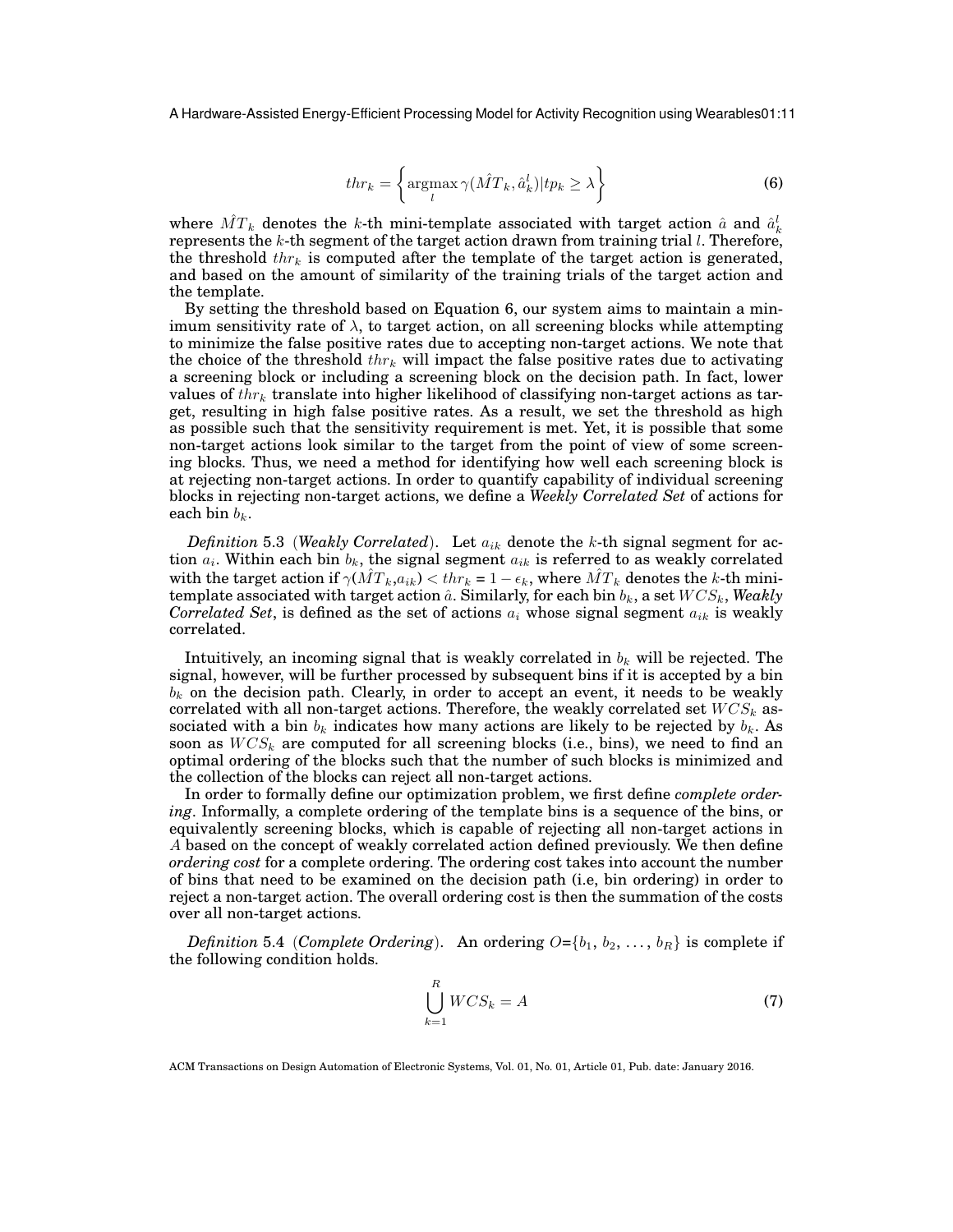*Definition* 5.5 (*Ordering Cost*). Let  $O = \{b_1, b_2, \ldots, b_R\}$  be a complete ordering of bins and  $f(a_i)$  a function that returns the index of the first bin in which the following condition holds:

$$
\{a_i \mid a_i \in A\} \quad \subset \quad \bigcup_{k=1}^{f(a_i)} WCS_k \tag{8}
$$

That is,  $f(a_i)$  is the number of bins, in a sequence from the complete ordering O, that need to be examined to reject  $a_i.$  We note that this examination process involves choosing bins from the complete ordering in a sequence, starting with  $b_1$  in the complete ordering set  $O = \{b_1, b_2, \ldots, b_R\}$ . Then the total cost of the ordering is given by:

$$
Z = \sum_{a_i \in A} f(a_i) \tag{9}
$$

*Problem* 1 (MIN SIZE MINI-TEMPLATE SET). *Given a finite set* A*, of non-target ac* $tions,$  and  $WCS \text{=}\{WCS_1, \, WCS_2, \, \dots, \, WCS_K\},$  a collection of subsets of  $A$  such that the  $u$ nion of all  $WCS_i$  forms  $A$ ,  $\boldsymbol{MSMTS}$  is the problem of finding  $\boldsymbol{a}$  complete linear com*plete ordering,* O*, such that the cost of the ordering is minimized.*

# **5.5. Problem Complexity**

Through the following theorem, we prove that the MSMTS problem is NP-hard.

*Theorem* 1. *The Min Size Mini-Template Set problem is NP-hard.*

*Proof:* 1. *It is straightforward to see that Min Sum Set Cover (MSSC) problem can be reduced to our MSMTS problem. The known MSSC problem is described as follows.* Let  $U$  be a finite set of elements and  $S$ = $\{S_1,\,S_2,\,\ldots,\,S_m\}$  a collection of subsets of  $U$  such *that their union forms* U. A linear ordering of S is a bijection f from S to  $\{1, 2, \ldots, m\}$ . *For each element*  $e \in U$  *and linear ordering* f, we define  $f(e)$  *as the minimum of*  $f(S)$  $a$  *over all*  $\{S_i : e \in S_i\}$ *. The goal is to find a linear ordering that minimizes*  $\sum_e f(e)$ *. It is easy to see that by replacing elements of* U *with those of* A*, and also replacing subsets* S<sup>i</sup> *with* W CS<sup>i</sup> *we obtain the same problem as MSSC. Therefore, MSMTS is an NP-hard problem.*

*Theorem* 2. *There exists no polynomial-time approximation algorithm for MSMTS with an approximation ratio less than* 4*.*

*Proof:* 2. *Reducing MSSC problem to MSMTS preserves approximation of any corresponding solutions. Therefore, any lower bound for MSSC also holds for MSMTS. In [Feige and Tetali 2004], it is shown that for every* ε > 0*, it is NP-hard to approximate MSSC within a ratio of* 4 − ε*. Therefore,* 4 *is also a lower bound on the approximation ratio of MSMTS.*

## **5.6. Greedy Solution**

The greedy algorithm for MSMTS is adapted from the greedy algorithm for MSSC and is shown in Algorithm 1. At each step, it searches for the bin  $b_k$  that can reject largest number of remaining non-target events (by searching through the  $WCS_k$ ). It then adds such a bin to the solution space  $O$  and removes the actions it can reject from further consideration. Such actions are represented by the maximum cardinality set,  $WCS_k$ , as shown in Algorithm 1. Because the algorithm will not need to examine such actions anymore, it will remove those actions from all weakly correlated sets  $WCS<sub>i</sub>$  $(j=\{1,\ldots,K\})$  including the set with maximum cardinality (i.e.,  $WCS_k$ ). The algorithm terminates when all non-target actions are rejected. The approximation ratio is 4 as previously discussed.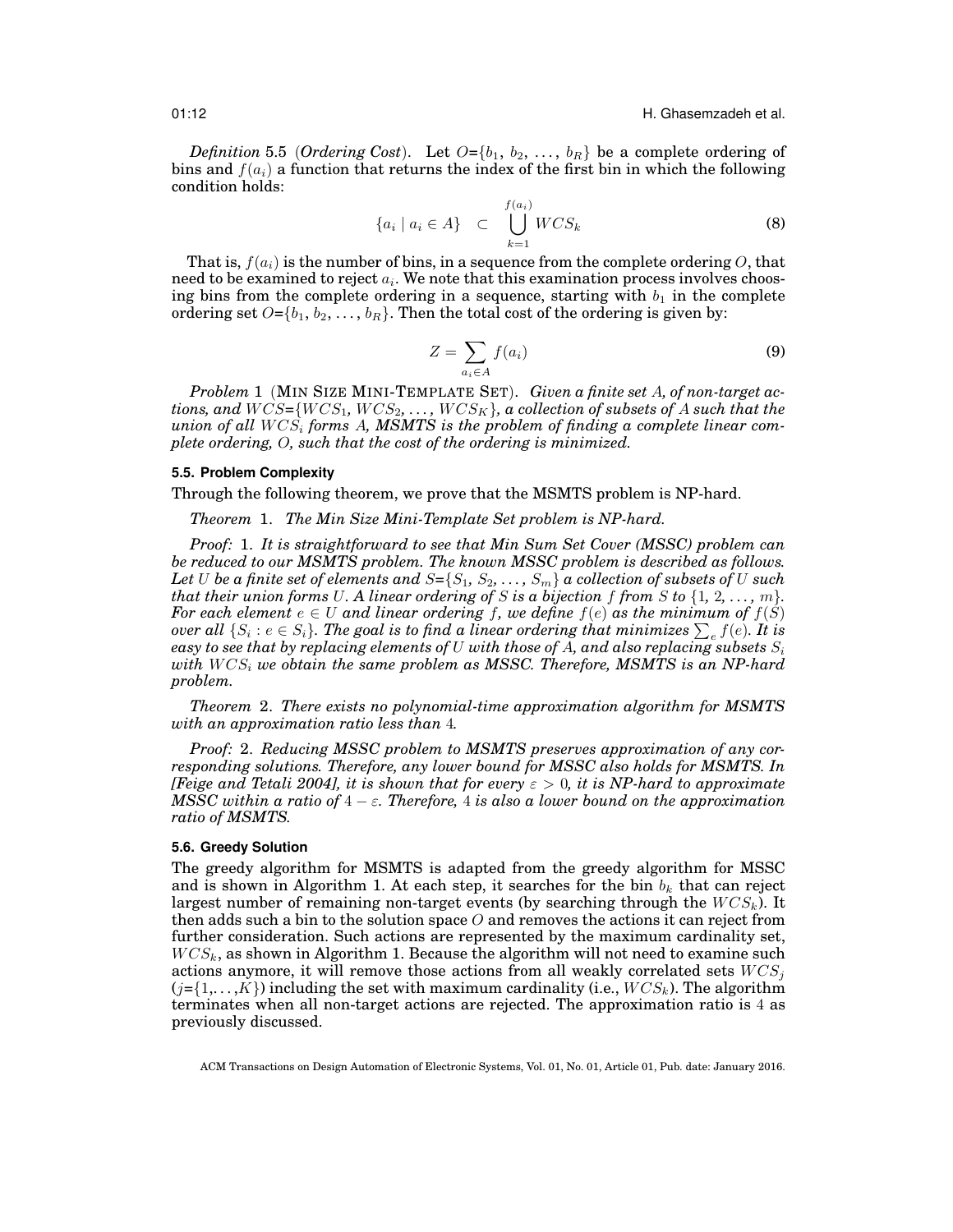# **Algorithm 1** Greedy solution for MSMTS

Calculate set  $WCS_k$  for every bin  $b_k$  $O = \phi$  $\textbf{while} \left( \bigcup_{b_k \in O} WCS_k \neq A \right) \textbf{do}$ Select bin  $b_k$  such that  $WCS_k$  is maximum cardinality  $O = O \bigcup b_k$ **for all**  $a_i \in WCS_k$  **do** remove  $a_i$  from all  $WCS_j$  (j={1,...,K}) **end for end while**

# **6. VALIDATION**

#### **6.1. Experimental Setting**

We carried out a number of experiments to collect real-data using wearable sensors and to demonstrate successfulness of our hardware-assisted proposed processing model in efficiently reducing power consumption of the processing tasks. Our experiments involved three subjects performing 14 actions, each ten times, while wearing a number of wearable sensor nodes with embedded 3-axis accelerometer and 2-axis gyroscope sensors. The wearable node was a custom-designed sensor board attached to a TelosB mote, as described in Section 3.1 and shown in Fig. 1. The experimental actions were as follows: (1) *Stand to Sit*; (2) *Sit to Stand*; (3) *Sit to Lie*; (4) *Lie to Sit*; (5) *Bend and grasp*; (6) *Rise from bending*; (7) *Kneel*; (8) *Rise from kneeling*; (9) *Look back*; (10) *Return from look back*; (11) *Turn clockwise*; (12) *Step forward*; (13) *Step backward*; and (14) *Jump*. Each subject wore seven sensor nodes secured to the upper body, lower body, and waist. The nodes were programmed to sample five sensors including  $x$ ,  $y$ , z accelerometer and x, y gyroscope at 50 Hz. Our prior research [Ghasemzadeh and Jafari 2011a] shows that this sampling rate is sufficient to capture details of human daily living activities. The data were collected using a custom-designed MATLAB tool for further processing. The experiments resulted in capturing over 210, 000 samples of motion sensor data per sensor node, equivalent to a total of 1, 470, 000 samples for the entire wearable network. We developed a segmentation tool for labeling the movements in order to gather ground truth labeled training data. This tool allowed us to examine the collected data and label them based on the type of activity performed by the subject. The tool used the video recording of the experiments which allowed us to observe when a movement starts and when it ends. We used 50% of the data for training, selected at random, in the template generation process as well as in finding optimal decision path. The remaining 50% were used as test data to determine the accuracy of the activity recognition and the amount of power savings.

#### **6.2. Calculating Power Numbers**

Our objective was to measure energy savings when a particular action is considered as target action (i.e., to be identified & accepted) and the rest of the actions are considered as non-target. For each action, we generated a unique template as described in Section 5.3. As discussed in Section 4.3, the power consumption of each screening block depends on several tunable parameters. In particular, the number of samples used for template matching affects the power consumption significantly.

To estimate power consumption of the template matching approach, the screening blocks were implemented using 12-bit Multiplier-ACcumulator (MAC) units. The MAC units were designed using Verilog. The cross-correlation algorithm was developed by a series of MAC steps depending on the number of incoming samples. At each clock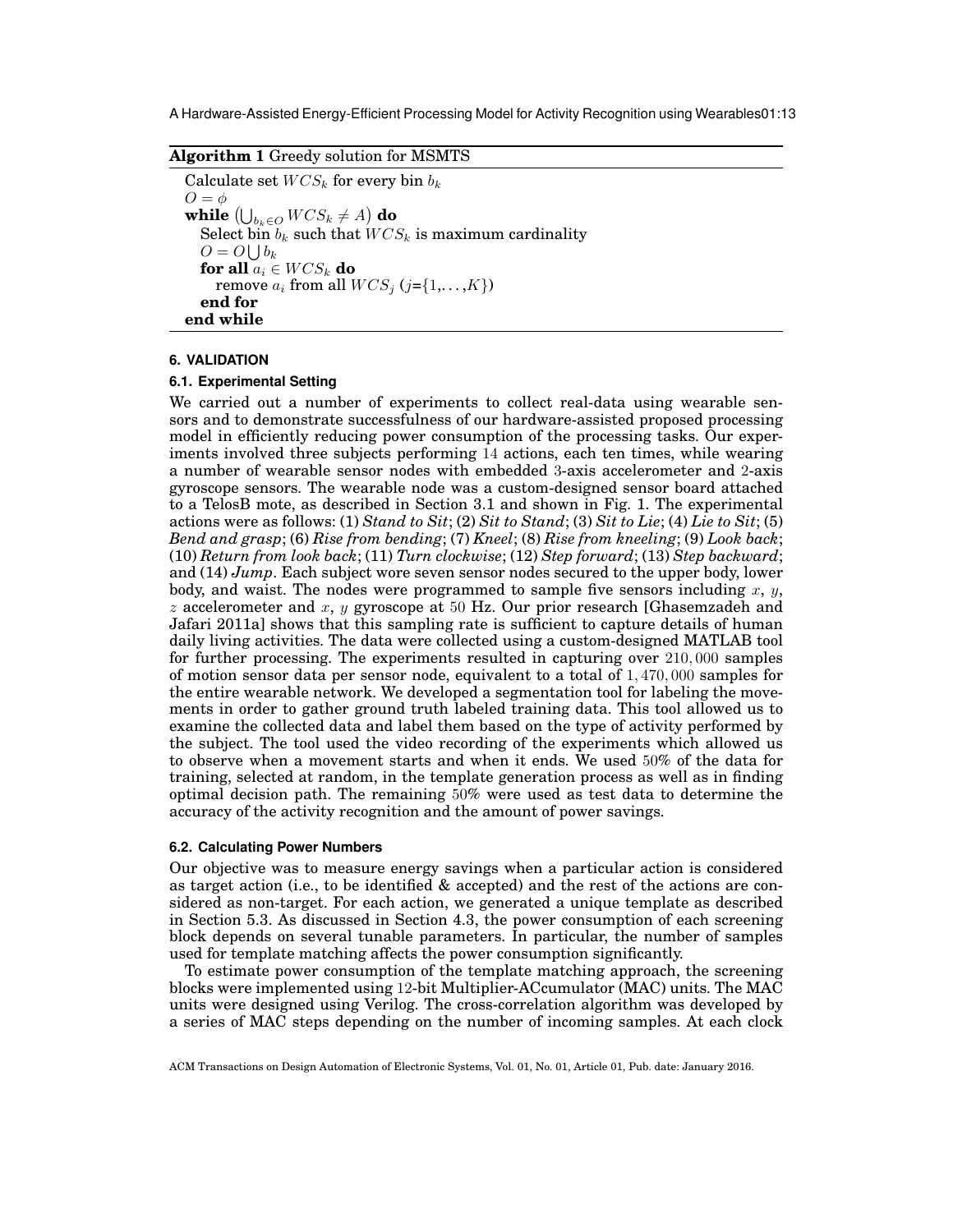

Fig. 5: Power performance of the proposed decision making system while screening 'Sit to Stand' movements. (a) Power consumption of the entire system; (b) System power savings achieve by the low power screening approach.

instant, the digitized template data and the incoming signal data were multiplied and added to the previous MAC value. This continued, depending on the number of samples for each incoming event, until the cross correlation value was computed for the entire action signal.

The design was synthesized using Synopsys with the 45 nm standard Cell library. The simulations of the Verilog RTL were completed using ModelSim PE. In order to extract transistor level netlist, the gate-level Verilog was imported to Cadance using Verilog-in tools. Finally, the power numbers were estimated by simulating net-list in Synopsys Hspice. The source of the power consumption can be categorized into two groups including dynamic power and leakage power. Dynamic power consumption is the amount of power dissipation due to charge and discharge of the load capacitance during operation. The load capacitance passes small current (i.e., leakage current) even when all transistors are in idle mode. There are several reasons for leakage current, including weak inversion, drain-induced barrier lowering, gate-induced drain leakage, and gate oxide tunneling [Roy et al. 2003]. We present dynamic current and leakage current together. Since the idle time increases by applying our mini-template technique, the leakage power, which is one of the most important factors in nano-meter CMOS technologies, increases. The reduction on dynamic power, however, is dominant and finally leads to achieving an overall power saving. In order to calculate dynamic power, we used the notion of average current, which presents the area under the dynamic current divided by the time duration representing the application deadline. Application deadline specifies how quickly the output must be computed. The application deadline used for all the mini-templates in our work is assumed to be  $20ms$ . This is due to the fact that the sampling sensor sampling frequency is  $50Hz$ , and it was assumed that the output must be computed before the next sample arrives. Furthermore, the operating voltage  $V_{DD}$  used in our synopsis simulation was 1.1V and  $F_{clk} = 5MHz$  defined the circuit operating frequency. The operating frequency of  $5MHz$  is commonly used in the literature for similar applications [Zhang et al. 2010].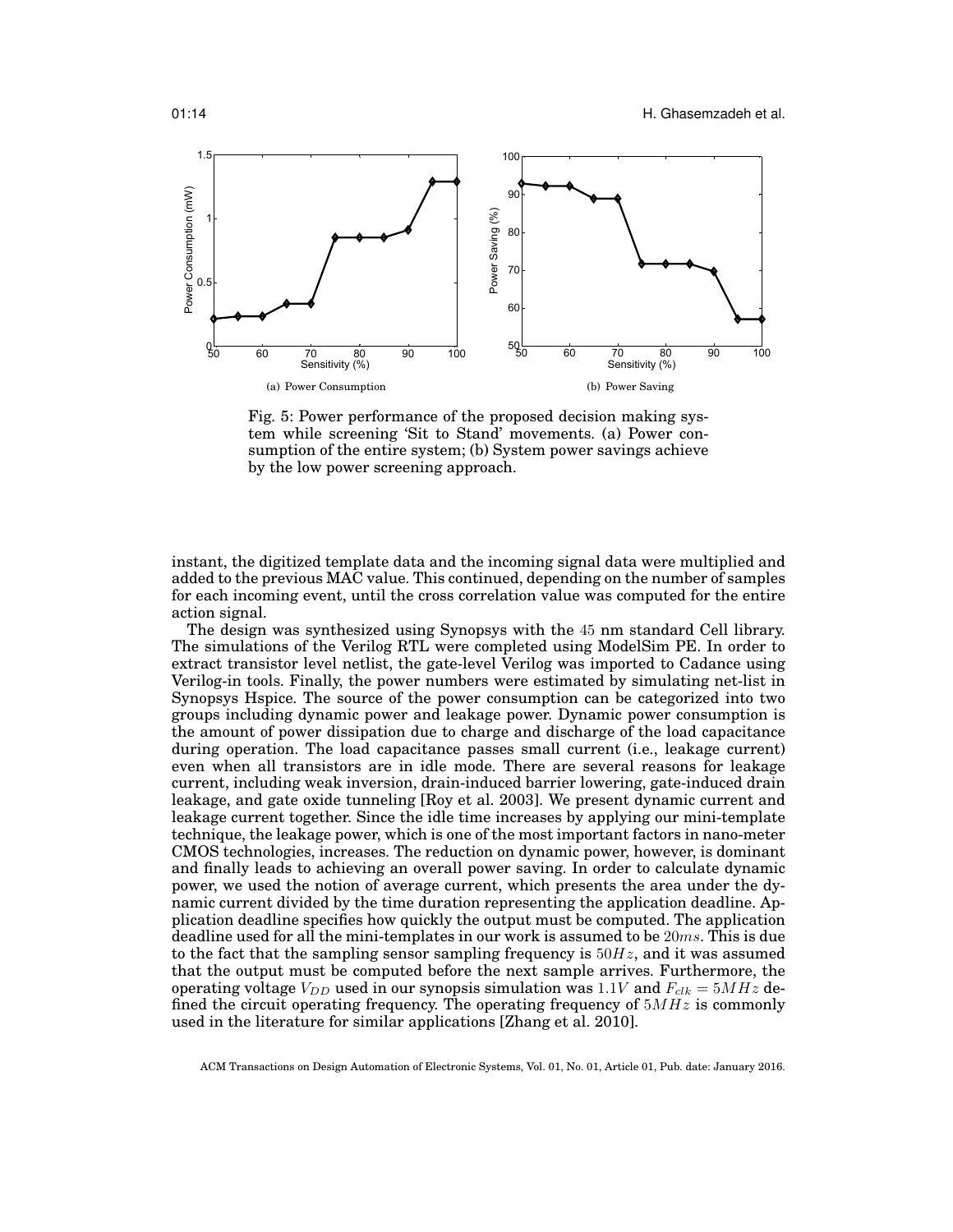

Fig. 6: Accuracy performance of the proposed decision making system while screening 'Sit to Stand' movements. (a) False positive rate and MSPC activation rate; (b) Measured sensitivity versus the given lower bound on sensitivity of the entire recognition system.

#### **6.3. Full Template Scenario**

In the first step, we considered 'Sit to Stand' as target action and all other actions as non-target. The main goal was to study different aspects of the proposed architecture in details by looking at one specific movement as target action. Later, in Section 6.5, we will present results for other actions as well. The main reason for choosing 'Sit to Stand' for the first set of analysis was its clinical significance and applications. 'Sit to Stand' actions are typically used as a means to assess motor function in clinical populations [Volpato et al. 2008; Kim et al. 2011; Rolland et al. 2006; Zheng et al. 2014; MAller et al. 2012; Regterschot et al. 2014; Cheng et al. 2014].

The power consumption of a screening block with full size template was computed as discussed in Section 6.2. The power consumption of the granular decision making module alone was  $8.44\mu W$  which is significantly smaller than the power consumption of a typical signal processing chain (e.g., power consumption of processing unit of a Telos mote is 3 mW in active mode).

We first analyzed the effectiveness of the decision making module while a full template is used for screening. Fig. 5 and Fig. 6 illustrate the power and accuracy performance of the system obtained through this experiment. For this analysis, the given lower bound on the sensitivity of the system is assumed to range from 50% to 100%. Fig. 5(a) shows the power consumption of the system including the GDMM and microcontroller as a function of sensitivity. As expected, the power consumption increases as the sensitivity of the screening module grows. The power consumption of the system ranges from 0.21 mW for 50% sensitivity to 1.29 mW for 100% sensitivity, resulting in an average power consumption of 0.67 mW. We observe a sudden increase in the power consumption when sensitivity changes from 70% to 75% and another jump when it grows from 90% to 95%. This is in fact due to the increase in false positives as is illustrated in Fig. 6(a). This observation perhaps can be taken into consideration while exploring accuracy/power tradeoffs of the system. The graph is clearly divided into three distinct areas with low (50% to 70%), moderate (75% to 90%) and high (95% to 100%) sensitivity rates. Clearly, this provides the designer of the system with the flexibility to choose higher accuracy rates at the cost of extra power consumption and less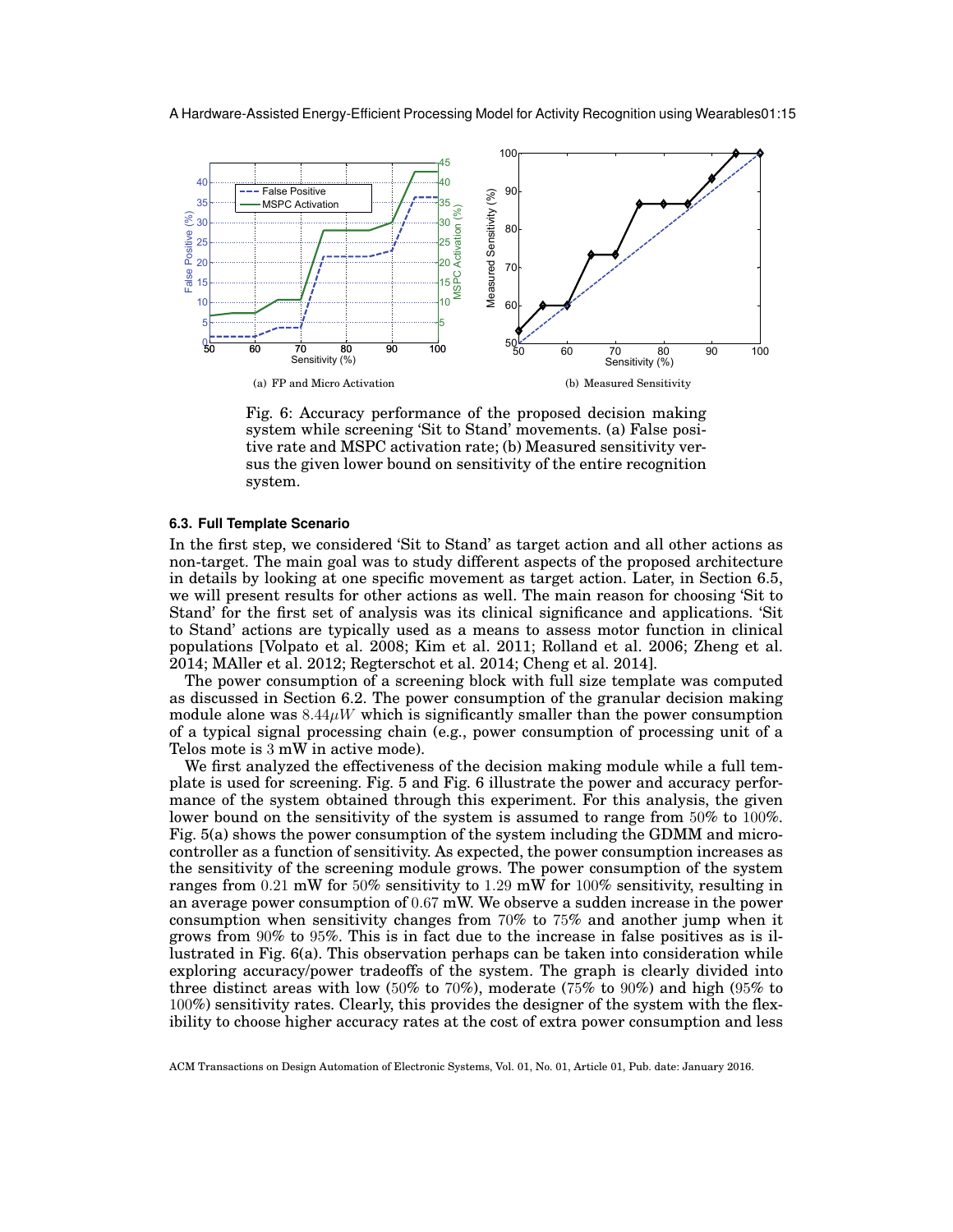power savings. Fig. 5(b) shows the amount of power savings achieved using the proposed decision making module. The power saving numbers range from 57% for 100% sensitivity to 92% for the case of 50% sensitivity, with an average savings of 78%.

Fig. 6(a) shows false positive rates of the screening module as well as percentage of the times that the main processing will be activated. The false positive numbers range from 1.5% to 36.3% with an average of 15.6%. These numbers correlated with the MSPC activation which ranges from 6.7% to 42.7% resulting in an average of 22.0% chances of activating the main processor for performing more complex signal processing tasks. We note that activation of the main processor occurs on any action that is classified as positive. That includes both false positives (i.e., non-target action) and true positives (i.e., target action).

Fig. 6(b) shows actual sensitivity of the decision making module versus the desirable ones. As expected, the measured sensitivity would always exceed the lower bound sensitivity which is given as a design parameter. This is mainly due to the threshold setting mechanism which is discussed previously. The threshold for each screening block is set to guarantee the given sensitivity. This is further confirmed by all the data point in Fig. 6(b) falling into the area above the dashed line.

#### **6.4. Mini-Template Case**

In the next step, we divided the entire template into several bins and used the Min Size Mini-Template Set (MSMT) problem to find minimum number of bins that are required for detecting 'Sit to Stand'. A template on Z-axis accelerometer is a vector of  $340$  samples that corresponds to  $6.8$  seconds of sensor readings. A choice of  $K=10$  (for example) generates ten bins, each having a length of 34 samples. Using the template generation formula (i.e., equation (4)) described in Section 5.3, we computed the template for all 14 actions. Fig. 7 illustrates templates of all actions using a single-axis node worn on the 'Waist' of the user. In this case, each signal template is divided into 10 equal-length bins that are highlighted as  $b_1$  to  $b_{10}$  on the x-axis of each graph. The vertical axis (i.e., y-axis) shows the amount of acceleration in  $mm/s^2$ . The acceleration numbers shown in the figure refer to the acceleration of the 'Waist' in sagittal plane. This figure further emphasizes on our two key hypotheses: (1) there are tangible differences between different pairs of actions (2) a relatively small portion of the template would suffice to distinguish between the target and non-target actions.

We solved our optimization problem (see Problem 1) using the greedy algorithm described in Algorithm 1. Ideally, only a small subset of the bins would suffice for reliable identification of the target action. Intuitively, the amount of power consumption would decrease as the number of bins increases. The amount of improvement, however, becomes negligible as soon as enough resolution of the signal segment is obtained due to consideration of new mini-templates. We set the number of bins to 2 at the beginning and increased this number until no significant reduction in the power consumption was observed. Fig. 8(a) shows the power consumption of the screening blocks as the number of bins grows. The power consumption of the module, which is denoted by dashed curve, ranges from 8.44  $\mu$ W (for 2 bins) to 4.07  $\mu$ W (for 68 bins) as the number of bins increases. As illustrated in the figure, the amount of improvement in power consumption is minimal beyond 20 bins. In fact, the power of GDMM is enhanced only 5.8% when the number of bins grows from 20 to 34. The bold curve in Fig. 8(a) shows the fraction of the template that is chosen to be active for action classification. The dashed curve in Fig. 8(b) shows the number of active bins versus the number of bins  $(K)$ . The number of active bin remains almost linear after  $K = 10$ . The bold curve in this figure is the length of each bin with respect to  $K$ .

Fig. 9 shows the amount of power savings as a function of the number of bins used for the optimization and analysis. The amount of power savings is computed by com-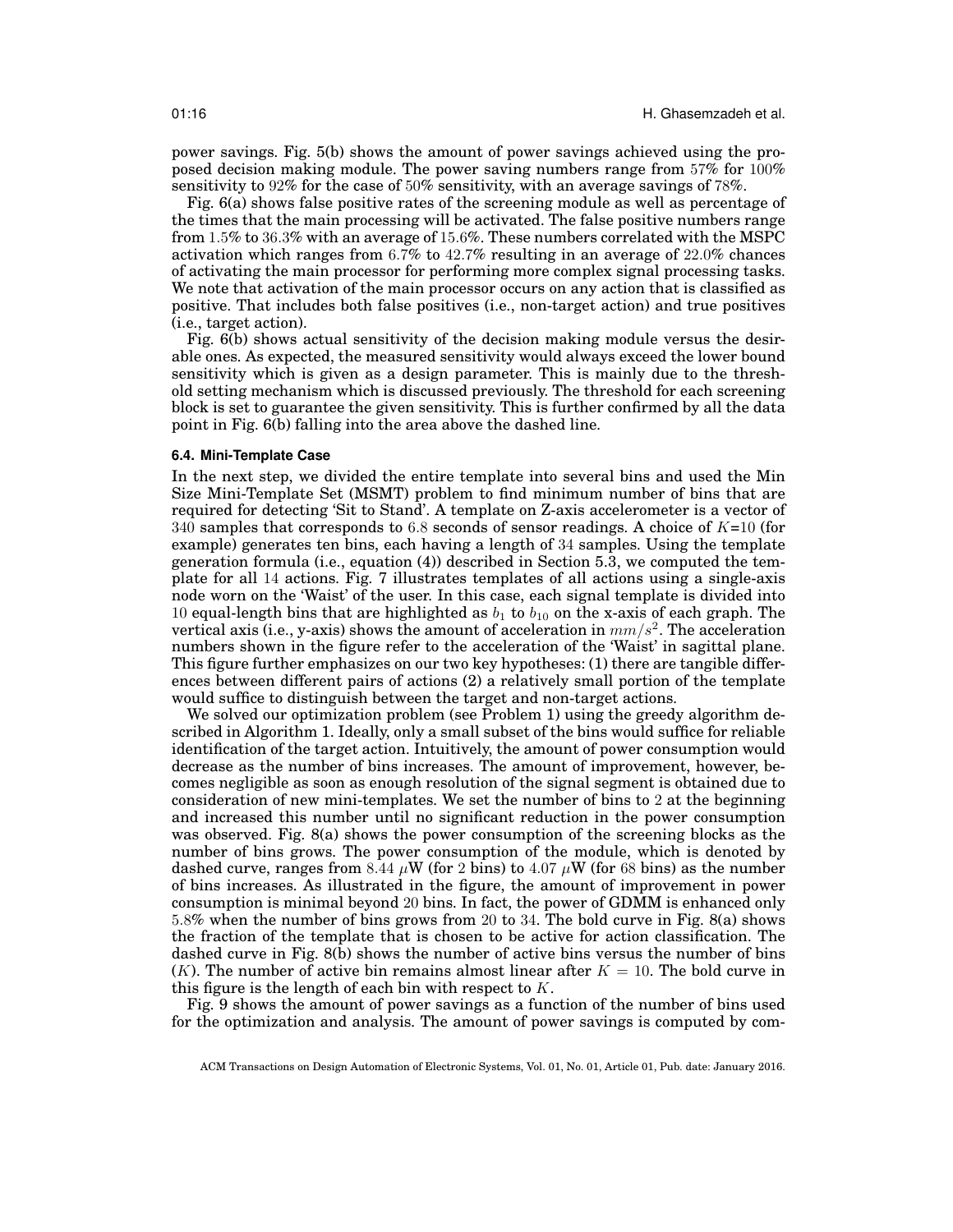

Fig. 7: Templates of various actions using 'Waist' sensor node. Each signal template is divided into 10 bins as shown on x-axis. On each graph, y-axis shows the amount of acceleration in sagittal plane (i.e., orthogonal to lateral plane of the body)

paring the total power consumption of GDMM when the mini-template approach is applied versus the full-template case. The power reduction is a result of optimizing mini-template set which leads to lower computational load in GDMM. Furthermore, Table III and Table II shows more details on how these performance metrics change as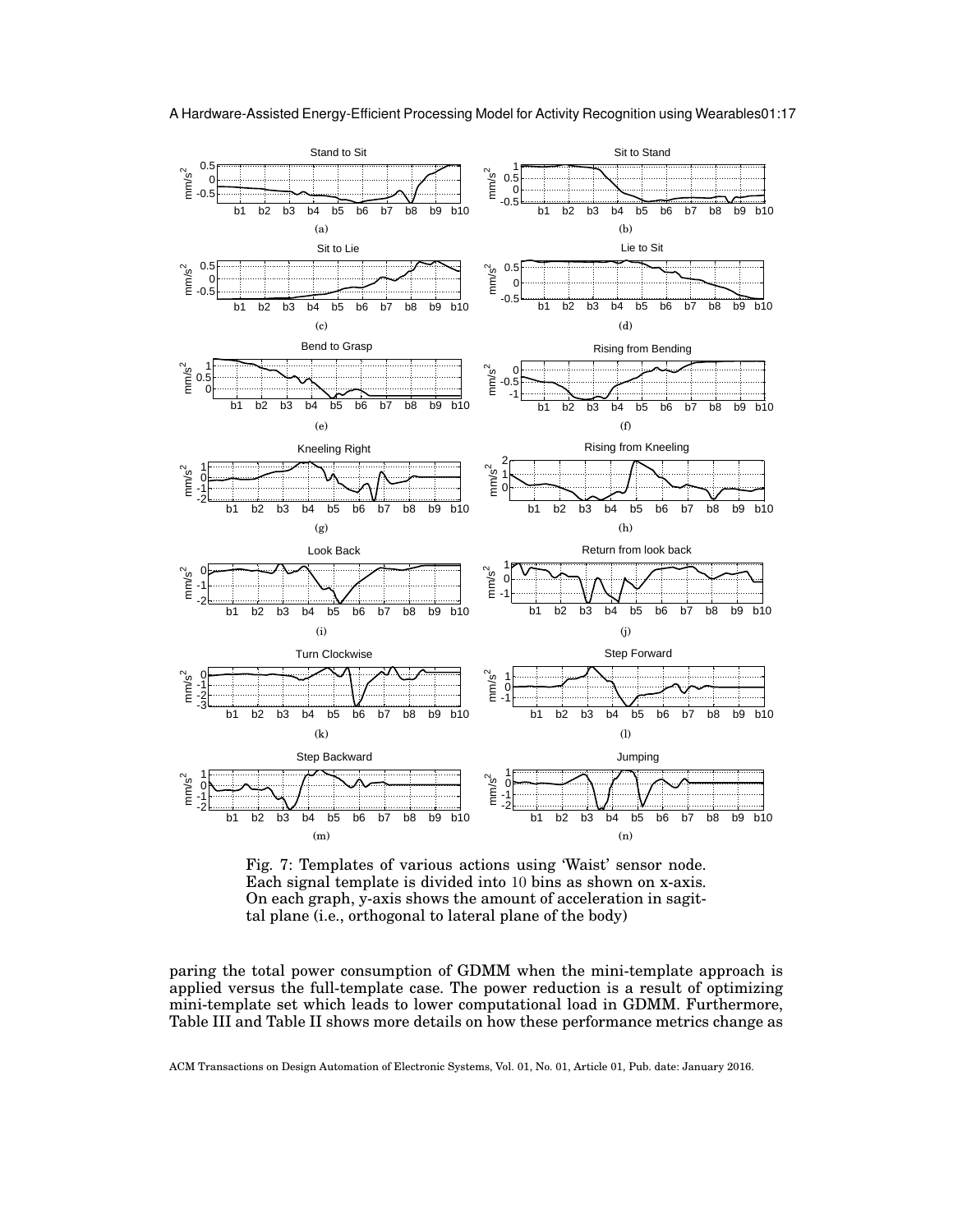

Fig. 8: Power performance of the mini-template. (a) Power consumption of the GDMM and template activation percentage versus number of original template bins used for power optimization. (b) Number of active bins and bin length as a function of number of bins.



Fig. 9: Percentage of power savings as the number of bins increases.

a function of number of bins. Table II compares the power consumption of the decision paths (i.e., multiple screening blocks with mini-templates) with that of a full template to highlight the amount of additional power reduction achieved due to the construction of the mini-templates. By increasing the number of bins, the fraction of the full template which needs to be fed into GDMM decreases which results in lower dynamic power. Table II shows the power dissipation numbers in detail. The average amount of dynamic and leakage currents are shown in third and fourth column, respectively. The total power  $P_{Tot}$  is characterized by the summation of the dynamic  $P_{Dyn}$  and leakage  $P_{Leak}$  powers in the last column. The power saving values were then estimated in a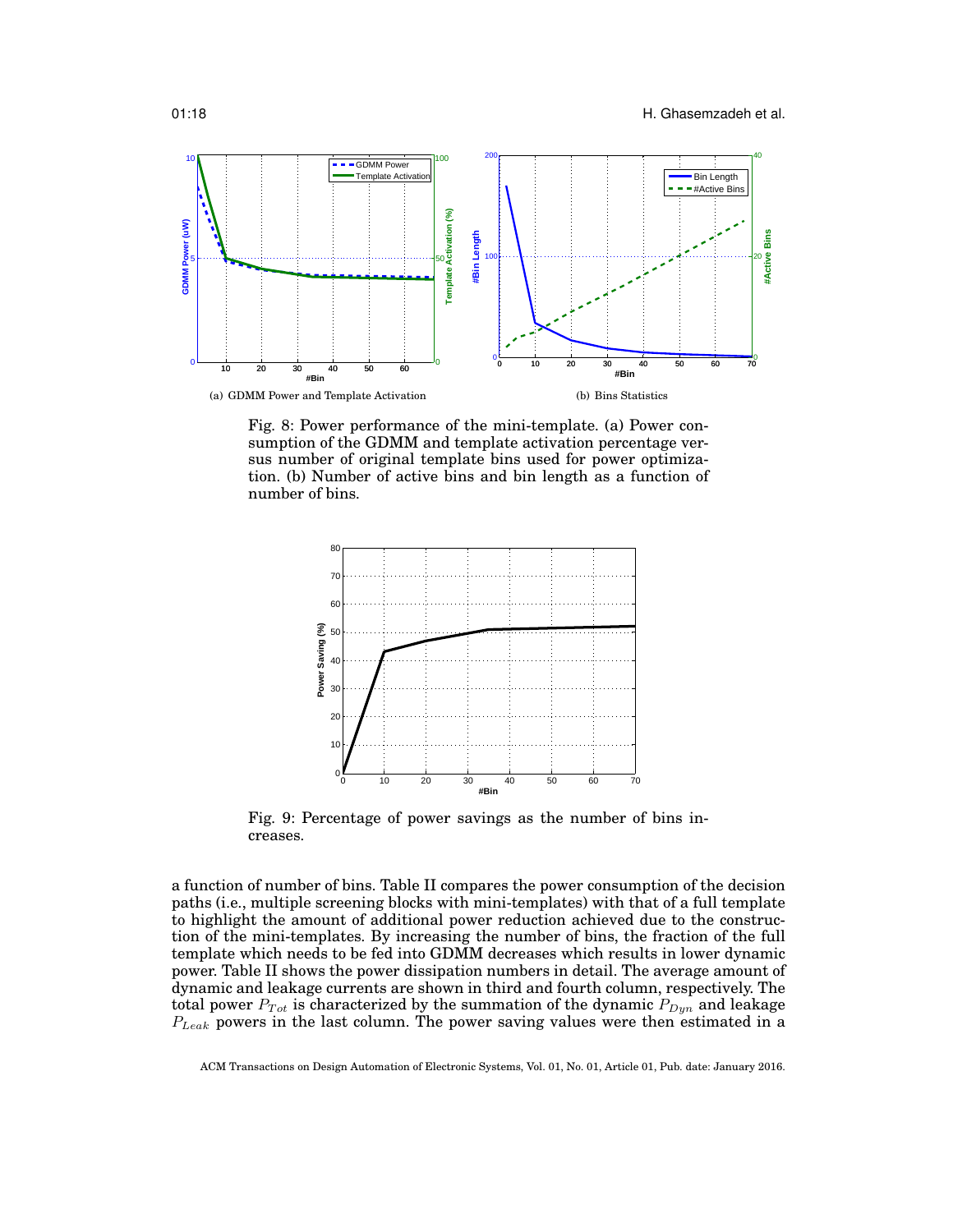| No.            | #Bins | $I_{Dyn}(\mu A)$ | $I_{Leak}(\mu A)$ | $r_{Dyn}(\mu W)$ | $P_{Leak}(\mu \overline{W})$ | $P_{Tot}(\overline{\mu}\overline{\textbf{W}})$ |
|----------------|-------|------------------|-------------------|------------------|------------------------------|------------------------------------------------|
|                | 2     | 6.54             | 1.13              | 7.20             | 1.24                         | 8.44                                           |
| $\overline{2}$ | 5     | 5.23             | $1.13\,$          | 5.75             | 1.24                         | 7.00                                           |
| 3              | 10    | 3.27             | 1.13              | 3.60             | 1.24                         | 4.85                                           |
| 4              | 20    | 2.90             | 1.13              | 3.18             | $1.24\,$                     | 4.43                                           |
| 5              | 34    | 2.66             | $1.13\,$          | 2.92             | 1.24                         | 4.17                                           |
| 6              | 68    | 2.57             | $1.13\,$          | 2.83             | 1.24                         | 4.07                                           |

Table II: Power analysis of 12bit GDMM due to increasing number of bins for  $V_{DD} = 1.1V$ ,  $F_{clk} = 5MHz$ .

Table III: Improvements due to increasing number of bins

| No. | # $Bins$ | Step Improv. $(\%)$ | Template Activation $(\%)$ Overall Improv. $(\%)$ |    |
|-----|----------|---------------------|---------------------------------------------------|----|
|     |          | NА                  | $100\,$                                           |    |
|     |          | 20                  | 80                                                | 20 |
|     |          | 37                  | 50                                                | 50 |
|     | 20       |                     | 45                                                | 55 |
|     | 34       |                     | 41                                                | 58 |
|     | 68       |                     | 39                                                | 60 |

similar fashion for templates and mini-templates of different lengths on the incoming data.

The power consumption of the entire system is 0.85 mW on average, which results in an average power savings of 71.6%. Furthermore, the system exhibits 6.7% false positive rates on average, and the main signal processing chain is activated 28% of the times. We should note that power saving results presented in this article are based on the assumption that all actions occur with equal probabilities. In reality, however, target actions may occur less frequently, resulting in higher power savings due to infrequent activation of the main processor.

In Table III, step improvements and overall improvements are listed versus the number of bins. Step improvement refers to the amount of improvement achieved by increasing the number of bins  $(K)$ . For instance, for  $K = 5$ , the template activation is 80% (4 bins out of 5 are activated) and for  $K = 10$ , this number is 50%. Therefore, by increasing the number of bins from 5 to 10, we achieve 37% step improvement  $((80–50)/80 = 37\%)$ . Overall improvement shows percentage of improvement in power optimization achieved by our optimization compared to the baseline (i.e., full size template), as proposed in Section 5. We note that if the full template is divided into a small number of bins (e.g.,  $K = 2$ ) most of the bins might be on the decision path, which results in a small or no improvement. Therefore, it is important to divide the template into a sufficiently large number of bins  $(K)$  and find only a small number of bins (R) for screening as suggested by the Min Size Mini-Template Set problem. In our experiments, a ratio of 10% to 15% between length of mini-templates and length of fulltemplate (e.g., 34 and 340 for 'Sit to Stand') leaves sufficient information within each mini-template for classification, according to our experiments. Therefore, the number of bins can be set to satisfy this requirement. As suggested in Table III, we obtained an average improvement of 40.7% with mini-templates for detecting 'Sit to Stand'.

## **6.5. Extension to Other Actions**

In order to measure the power consumption of our system for screening individual actions, we consider each action as target, and find minimum number of mini-templates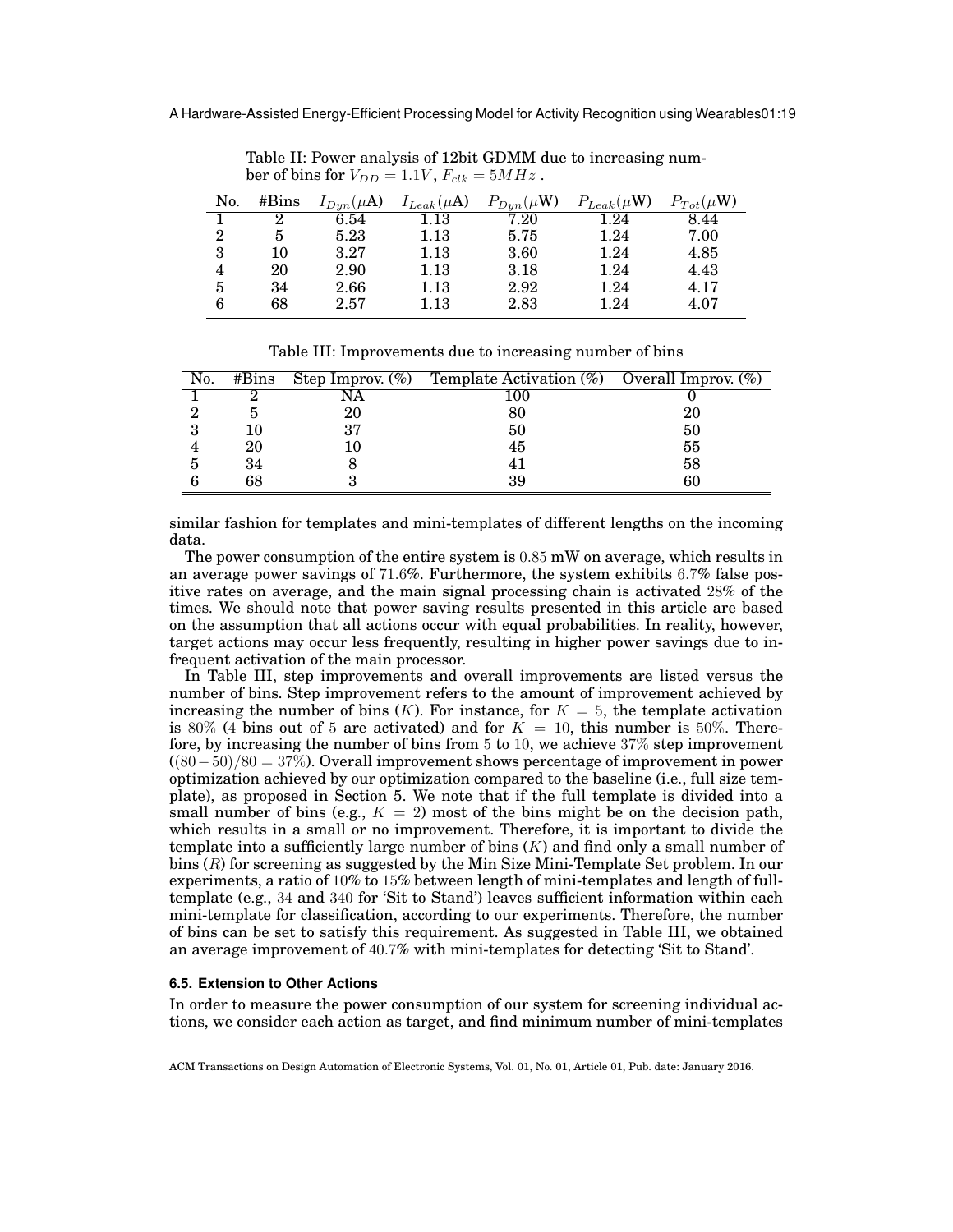

Fig. 10: Power performance of the system for two cases with 80% and 50% sensitivity rate. (a) Power consumption of the system including screening blocks and microcontroller; (b) Power saving due to the preliminary signal processing and early rejection of irrelevant movements.

needed for screening that particular action. The value of acceptance/rejection threshold (see Definition 5.3) was set to guarantee a minimum sensitivity (also known as true positive rate) which is given by the user. This problem was repeated for two cases with sensitivity rates of 50% and 80%. The test was done setting number of bins  $(K)$  to 20.

Fig. 10(a) shows the total power consumption of the system (including screening block and microcontroller). For the case of 80% sensitivity, power consumption values range from 0.27 mW to 1.95 mW with an average of 0.89 mW over all the experiments. For the 50% sensitivity, power consumption of the system ranges from 0.19 mW to 0.73 mW, and the average value is 0.36 mW. As it can be observed from this analysis, the power consumption of the system decreases as the sensitivity rates decrease. This is mainly because with a smaller sensitivity rate, less actions will be accepted as target action due to the low precision of the screening blocks. On the other hand, higher sensitivity rates will result in more actions being processed by the main processor (as they are accepted by the screening blocks) which results in overall higher power consumption of the entire system due to significantly higher power consumed by the microcontroller.

The overall power savings are achieved for screening different actions are shown in Fig. 10(b). The 80% sensitivity results in power savings ranging from 35.2% to 90.2% with an average of 70.1%. The amount of saving in the overall power consumption ranges from 75.6% to 93.9% with an average of 87.6%.

We also calculated the actual sensitivity rates that are obtained as a result of threshold setting for template matching. Fig. 11(a) shows the measured sensitivity rates for both cases of 50% and 80% desirable performance. When the given sensitivity is set to 80%, the measured values are between 80% and 86.7%. These number give an average measured sensitivity of 81.9%. Similarly, measured sensitivity ranges from 50.3% to 66.7% when the given lower bound is set to 50%.

Fig. 11(b) illustrates the false positive rates for the analysis cases and for each one of the 14 studied actions. The false positive rate ranges from  $1.0\%$  to 62.9% for the case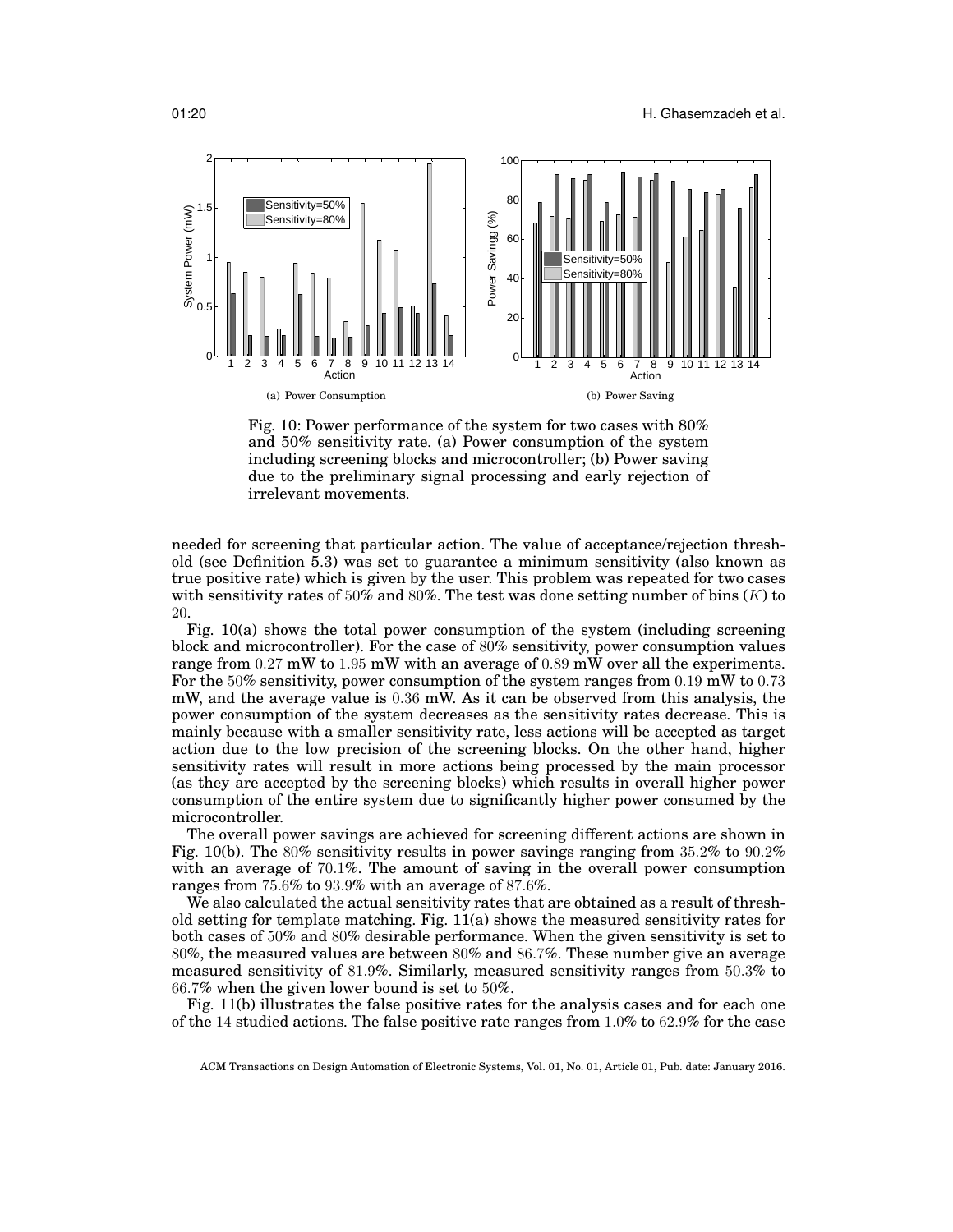

Fig. 11: Accuracy performance of the system for two cases with 80% and 50% senility rate. (a) Sensitivity of the screening blocks; (b) False positive rate of the screening blocks (the entire granular decision making module).

of 80% desirable sensitivity. The average false positive rate across all the actions is 23.9%. In the case of 50% sensitivity, the obtained false positive rate is between 1.0% and 20.7% with an average of 6.9%. We note that the false positive rate decreases as the sensitivity goes down from 80% to 50%. This can be explained as follows. A lower desirable sensitivity rate (e.g.,  $50\%$  compared to  $80\%$ ) would results in the thresholding algorithm to choose a larger threshold for the template matching. The large threshold would diminish the precision of the template matching algorithms, and therefore, less actions will be accepted by the screening blocks and passed to the next processing level (i.e., microcontroller).

Finally, Fig. 12 shows the percentage of the time that the main processor is activated for each action as target and for two scenarios under analysis. The activation of the microcontroller differs for different actions and ranges from 8.7% to 64.7% when guaranteeing 80% sensitivity, and ranges from 6.0% to 24.0% for 50% sensitivity assurance.

# **6.6. Robustness of Template Generation**

In Section 5.3, we described the process of template generation. Intuitively, we find a trial in the set of training trials associated with the target action. The target action trial is chosen such that it best represents the target action but is also most dissimilar to non-target actions. However, the non-target action set could be potentially large. Therefore we investigate the possible impact of non-target actions on the outcome of our template generation method. In this paper, we used a set of 13 non-target actions. In order to demonstrate the robustness of the template generation process to changes of the non-target action set, we performed an analysis to show how the output of our template generation algorithm changes as new non-target actions are added to the system. We start by randomly choosing one non-target action at a time and computing the template trial each time a new action is added to the non-target set. We repeated this process for 5 scenarios each representing a sequence of randomly selected nontarget actions.

Fig. 13(a) shows 5 scenarios where each scenario represents a random sequence of 13 non-target actions. For this analysis, we considered 'Sit to stand' as our target action.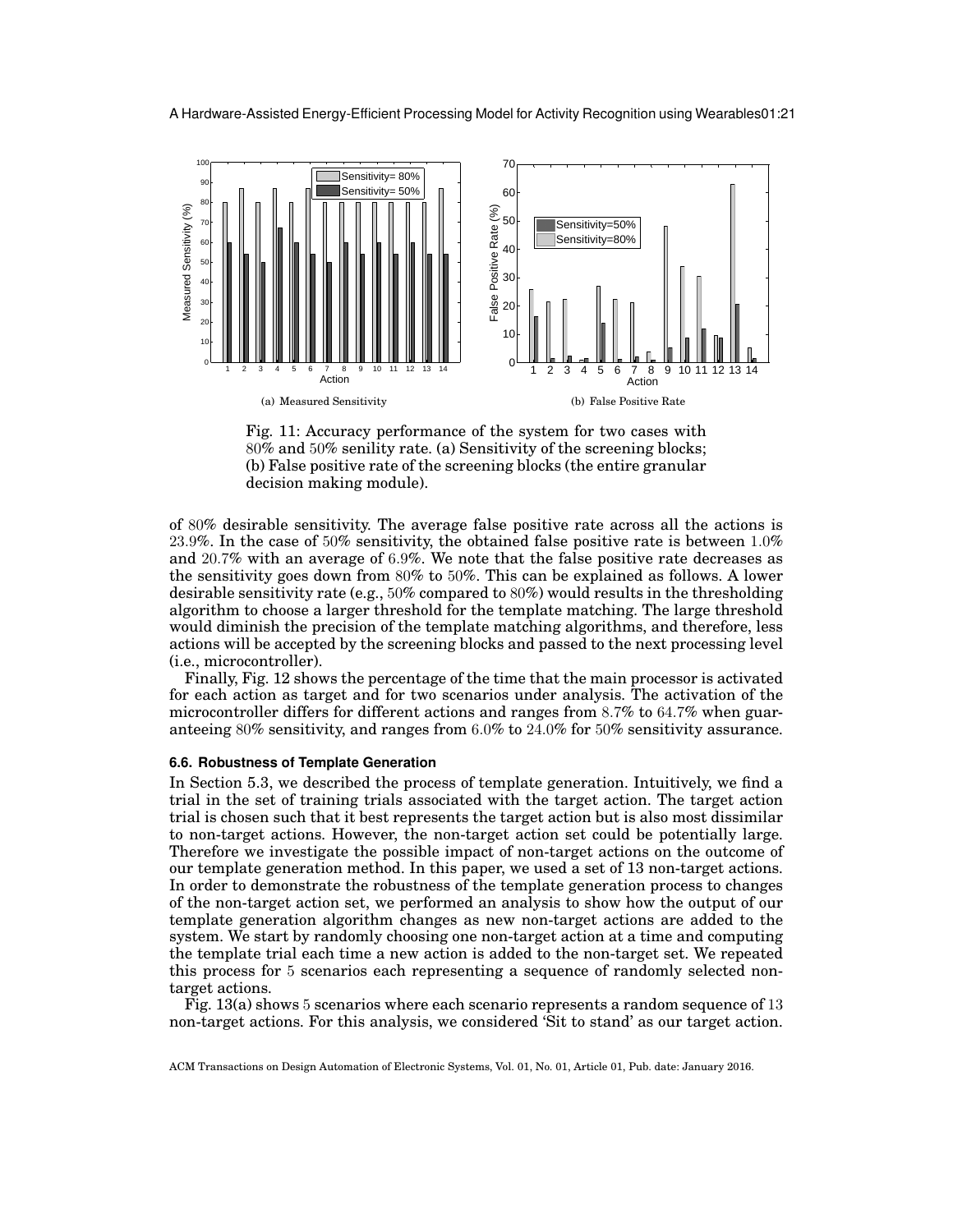

Fig. 12: Activation of the main signal processing chain for different movements considered as target.

In Fig. 13(b), we show the trial number of the target action which has been identified, by our template generation algorithm, as the template for the target action. For example, for scenario1, the non-target action set initially contains only one action, 'Sit to lie'. The system selects trial '12' of the target action as template. When the second non-target action, 'Lie to sit', is added, the template trial changes to '25'. By adding the third action, 'Step forward', the trial number for scenario1 changes to '30'. We, however, note that for the rest of the sequence (4th to 13th non-target actions for scenario1), the same trial (i.e., trial '11') is consistently chosen as template. Thus, for scenario1, the effect of non-target action on template generation disappears after including only 4 non-target actions. As it can be observed from Fig. 13(b), for scenario2, scenario3, scenario4, and scenario5, this effect disappear after adding 9, 3, 8, and 2 non-target actions respectively. On average, the set of non-target actions included only 5.2 actions in order for the template generation to stabilize.

Fig. 13(c) shows the amount of  $\Theta$  in Equation 5 for the generated template for each scenario and number of non-target actions. The value of  $\Theta$  depends on the target trials as well as non-target trials. This is the reason behind the fluctuation of  $\Theta$  by addition of each non-target trial. However, we must take into the consideration that although the chosen template depends on the set of other actions' trials as well, it is, regardless of other actions, chosen within the target action training set. This is the reason why for example in scenario1, after adding 4 actions the chosen trial does not change regardless of the minor changes in  $\Theta$ . This analysis demonstrates that our template generation scheme is robust to potential changes in the non-target action set and tends to quickly converge to a stable outcome.

# **7. DISCUSSION AND FUTURE WORK**

We used cross-correlation scores to perform preliminary low power signal processing by quantifying similarity between incoming signals and target action. This approach is promising and allows for significant power saving while achieving acceptable accuracy performance. Higher power savings can be obtained in the expense of increase in false positive rates. In order to maintain smaller false positive rates, more complicated computing blocks (as alternatives for cross-correlation) can be used. Clearly, there are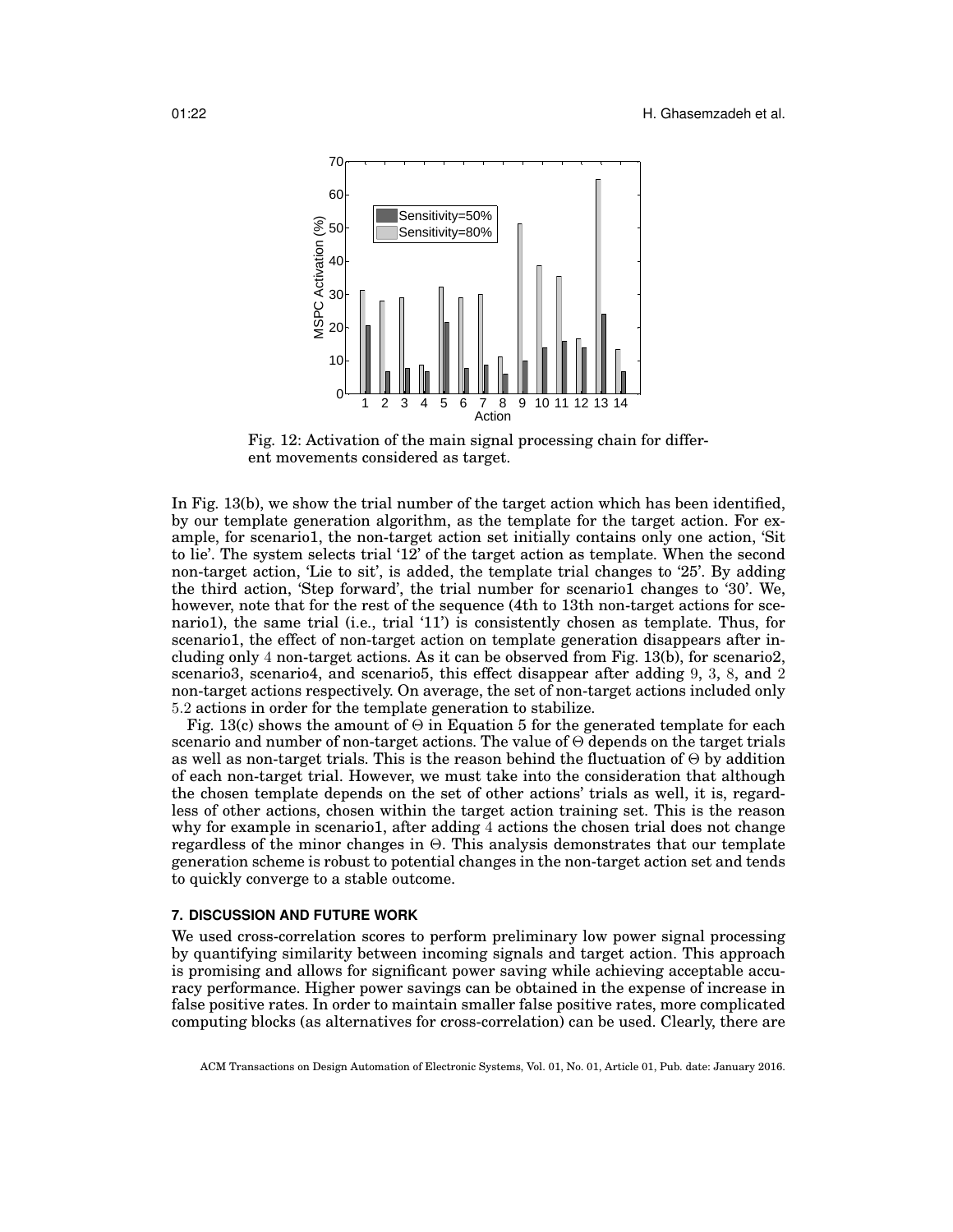| Scenario1             | Scenario <sub>2</sub>                                            | Scenario3             | Scenario4             | Scenario5             |  |
|-----------------------|------------------------------------------------------------------|-----------------------|-----------------------|-----------------------|--|
| Sit to lie            | Rise from bending<br>Step backward<br>Step forward<br>Sit to lie |                       | Step forward          | Rise from bending     |  |
| Lie to sit            |                                                                  |                       | Bend & grasp          | Jump                  |  |
| Step forward<br>Kneel |                                                                  | Rise from kneeling    | Jump                  | Step forward          |  |
| Look back             | Return from look back                                            | Step forward          | Rise from kneeling    | Rise from kneeling    |  |
| Step backward         | Stand to sit                                                     | Jump                  | Rise from bending     | Step backward         |  |
| Kneel                 | Jump                                                             | Return from look back | Step backward         | Kneel                 |  |
| Bend & grasp          | Bend & grasp                                                     | Kneel                 | Lie to sit            | Return from look back |  |
| Turn clockwise        | Turn clockwise                                                   | Bend & grasp          | Return from look back | Sit to lie            |  |
| Jump                  | Lie to sit                                                       | Turn clockwise        | Stand to sit          | Step forward          |  |
| Rise from kneeling    | Step forward                                                     | Lie to sit            | Sit to lie            | Lie to sit            |  |
| Rise from bending     | Rise from kneeling                                               | Step backward         | Step forward          | Bend & grasp          |  |
| Return from look back | Sit to lie                                                       | Stand to sit          | Kneel                 |                       |  |
| V<br>Stand to sit     | Rise from bending                                                | Step forward          | Turn clockwise        | Stand to sit          |  |

(a) Scenarios showing five sequences of randomly selected non-target actions. For this example, 'Sit to Stand' is considered as target action. The table shows how the 13 non-target actions are added to the system for each scenario.

|   | # of non-target actions | Scenario1 | Scenario <sub>2</sub> | Scenario3 | Scenario4 | Scenario5 |
|---|-------------------------|-----------|-----------------------|-----------|-----------|-----------|
|   |                         | 12        | 3                     | 12        | 19        | 12        |
|   |                         | 25        | 14                    | 12        | 19        | 11        |
|   | 3                       | 30        | 14                    | 11        | 18        | 11        |
|   | $\overline{4}$          | 11        | 14                    | 11        | 14        | 11        |
|   | 5                       | 11        | 14                    | 11        | 14        | 11        |
|   | 6                       | 11        | 14                    | 11        | 14        | 11        |
|   | 7                       | 11        | 14                    | 11        | 14        | 11        |
|   | 8                       | 11        | 14                    | 11        | 11        | 11        |
|   | 9                       | 11        | 11                    | 11        | 11        | 11        |
|   | 10                      | 11        | 11                    | 11        | 11        | 11        |
|   | 11                      | 11        | 11                    | 11        | 11        | 11        |
|   | 12                      | 11        | 11                    | 11        | 11        | 11        |
| ↓ | 13                      | 11        | 11                    | 11        | 11        | 11        |





(c) The value of  $\Theta$  in Equation 5 for the target action trial selected as template as the number of non-target action grows from 1 action to 13 actions. The results are presented for 5 randomly generated sequences of non-target actions, specified as 'Scenario1' to 'Scenario5'.

Fig. 13: Analysis of the robustness of the template generation approach due to addition of non-target actions.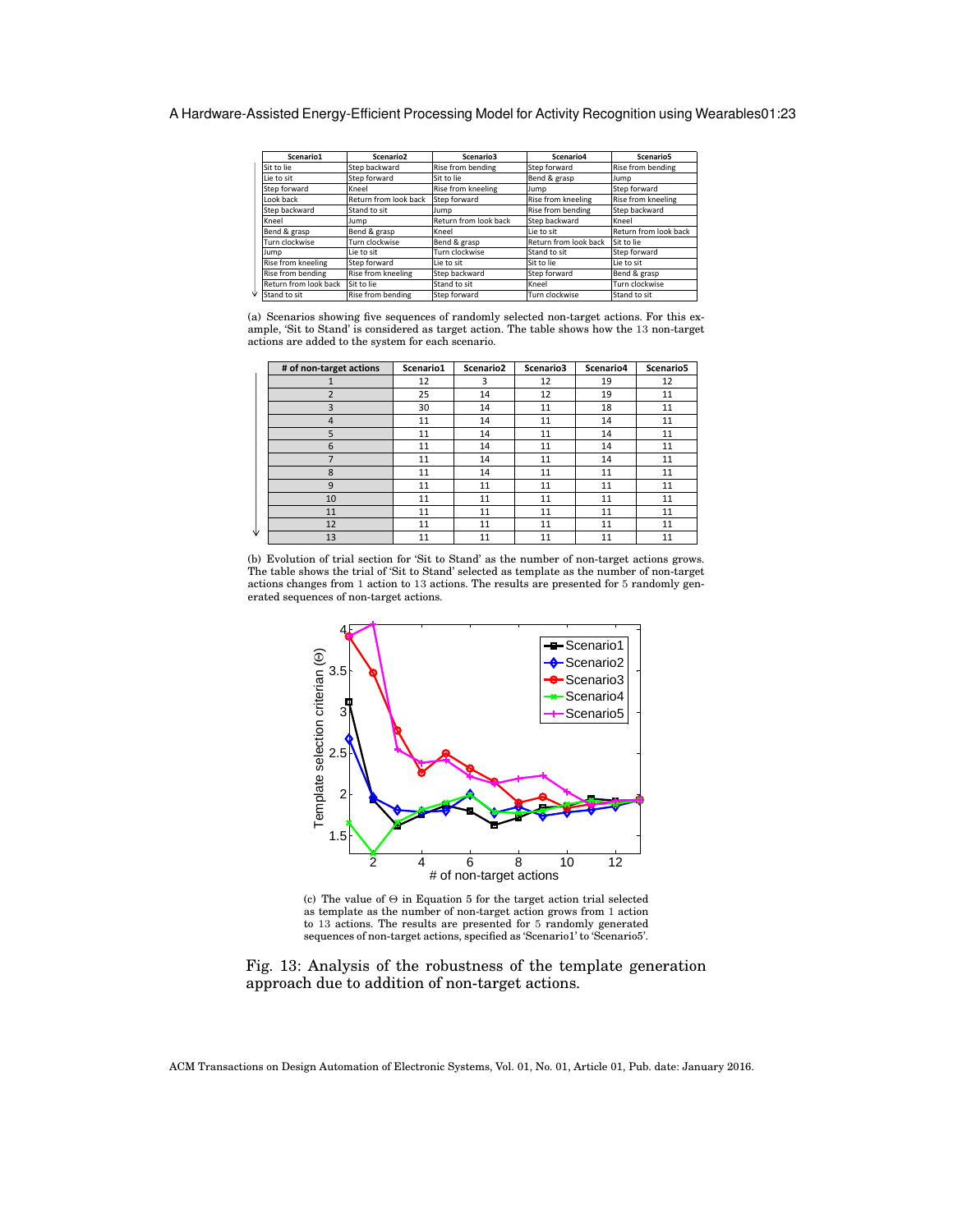tradeoffs between complexity of screening blocks and desired sensitivity rates. Currently, we are investigating alternative similarity measures for cross-correlation, and studying different system design tradeoffs.

The data storage units including template storage and the buffer are needed for all the cases as shown in Fig. 3. For example assuming a 50Hz sampling frequency, a 2 second movement and template, and a 12-bit Analog-to-Digital Convertor (ADC), the total data storage for a full template scenario is 2400 bits. This is because 'Memory' and 'Buffer' in Fig. 3 will require  $50 \times 2 \times 12 = 1200$  bits each. As another example, if the window size is increased to 6.8 seconds, as in our experiments, the total amount of data storage with a full template will be  $50 \times 6.8 \times 12 = 4080$  bits for each one of 'Memory' and 'Buffer' in Fig. 3 resulting in a total data storage of 8160 bits. This amount of storage, however, is not always necessary because, depending on the amount of sensitivity rate and number of template bins, only a portion of the template will be active. For instance, with a given sensitivity rate of  $80\%$  and number of template bins of 10, the storage size for 'Memory' in Fig. 3 will be 2040 bits (4080/2) since the template activation is only  $50\%$  as suggested in Fig. 8(a). Thus, the total storage will be  $2040 + 4080 = 6120$  bits (765 Bytes) in this case.

There might be some concerns about whether or not the set of non-target activities are the best representative of the possibly broad range of non-target activities. To address this concern, two facts need to be considered. First, a broad range of applications in the area of BANs are designed for controlled scenarios (such as the applications mentioned in Section 1) where a reasonable set of non-target actions can be listed. Secondly, the proposed energy-aware model assumes that the set of all activities are given. This information can be fed into our model either by using a supervised learning activity recognition approach or alternative approaches such as semi-supervised learning models [Stikic et al. 2011; Lara and Labrador 2013] which aim to tackle the common issue of supervised learning (i.e., the set of non-target actions is sometimes large). Prior studies [Logan et al. 2007; Huynh et al. 2008] which have conducted open world experiments consisted of long-term daily activity recordings of individuals in nonlaboratory conditions suggest that in real world scenarios the final set of activities ranges from 8 to 20 which leads to a reasonable memory overhead of  $144 \times 8$  to  $144 \times 20$ Bytes for a given/desirable specific sensitivity of 80%.

The granular decision making module presented in this article assumes a fixedlength template based on normal speed of the human movements. In reality, however, human movements can occur at different speeds. The decision making module can still work by dynamically adjusting the length of the template. Variations in the speed can be handled through a signal scaling method. The signal scaling can be done during template matching and based on the detected speed. In such scenarios, the template can be adjusted using a normalization factor by down sampling or up sampling. In fact, the system can start with a low power saving if the speed of the incoming signal is much different than that of the template. However, the main processing module can report back to the GDMM over time about the speed of the current action. Then the GDMM will adjust the template length accordingly. As part of our future work, we plan on evaluating the performance of our system with respect to temporal changes in the incoming signals.

The amount of power savings that can be achieved by our screening approach highly depends on the frequency of occurrence of the target action. For our experiments, we assumed that all actions are equally likely, and therefore, 'Sit to Stand' occurs 7.1% of the times. In reality, however, human actions are sparse occurring a lot more infrequently, which results in much higher power savings.

In this article, we focused on analyzing the accuracy performance of the granular decision making module independent of the exact types of the computing algorithms

ACM Transactions on Design Automation of Electronic Systems, Vol. 01, No. 01, Article 01, Pub. date: January 2016.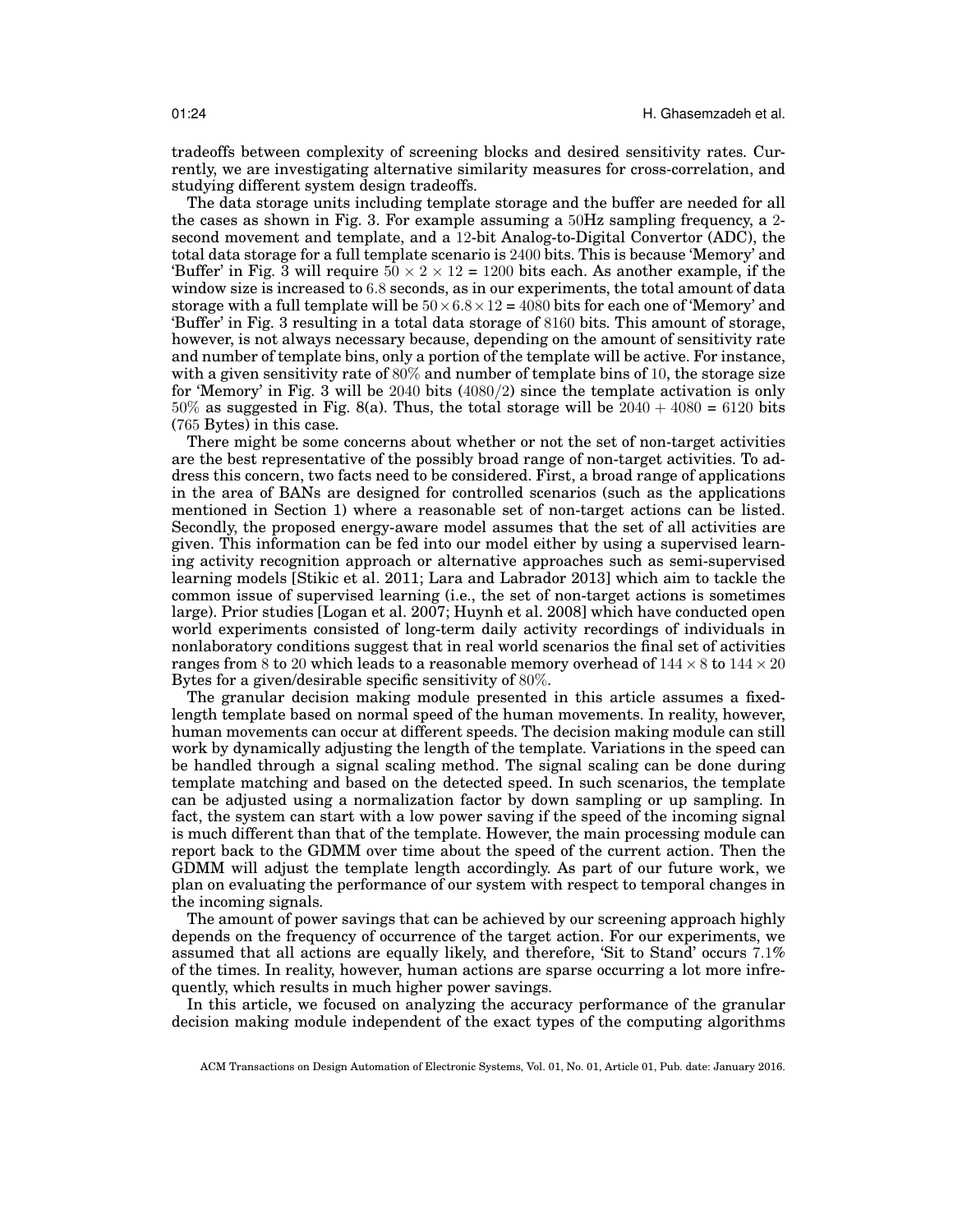that take place in the main signal processing chain. We assumed that the main signal processing chain will perform more complex signal processing for activity recognition and/or extraction of more detailed information from the sensor signals when an action of interest occurs. Thus, the accuracy performance metrics discussed in this paper (e.g., false positive rates and true positive rates) are reported for the granular decision making module rather than the main signal processing chain.

Our experimental validation involves an implicit assumption that actions occur continuously and at equal rates. In reality, however, human actions may be occurring at significantly lower rates. We note that infrequent occurrence of the target action will result in activating the main processor less frequently, and therefore, achieving more power savings.

Our ongoing research on devising granular decision making involves refinement of the template matching for further optimization with respect to other tunable parameters such as bit resolution of sensor readings and duration of incoming actions in both time and frequency domains.

In this article, we focused on development of the GDMM and studied its impact on reducing power consumption of the main processor. As part of our ongoing research, we are currently investigating full integration of the GDMM within the main processor and refining our power model to account for additional power sources, such as I/O power dissipation, due to such an integration.

# **8. CONCLUSION**

In this article, we presented a new ultra low-power signal screening approach with the goal of significantly reducing energy consumption of wearable computers. We also demonstrated the efficacy of the proposed processing model for energy saving in healthcare applications. The proposed signal screening model is based on a sequence of template matching operations each associated with a fraction of a pre-specified signal template, called mini-template. The idea is to reject actions that are unlikely to be the target action of interest and initiate detailed processing by the main processor only if the incoming signal is highly correlated with the predefined template. Our experimental results demonstrate the efficacy of the proposed architecture significantly reducing the power consumption of the system. Specifically, we obtained an energy savings of over 70.1% while detecting transitional daily activities while maintaining 80% sensitivity in activity recognition.

#### **REFERENCES**

- Stefano Abbate, Marco Avvenuti, and Janet Light. 2014. Usability Study of a Wireless Monitoring System among Alzheimers Disease Elderly Population. *International Journal of Telemedicine and Applications* 2014 (2014).
- P. Alinia, R. Saeedi, B. Mortazavi, A. Rokni, and H. Ghasemzadeh. 2015. Impact of sensor misplacement on estimating metabolic equivalent of task with wearables. In *Wearable and Implantable Body Sensor Networks (BSN), 2015 IEEE 12th International Conference on*. 1–6. DOI:http://dx.doi.org/10.1109/BSN.2015.7299385
- Giuseppe Amato and Fabrizio Falchi. 2013. On knn classification and local feature based similarity functions. In *Agents and Artificial Intelligence*. Springer, 224–239.
- Jorge Cancela, Matteo Pastorino, Maria T Arredondo, Konstantina S Nikita, Federico Villagra, and Maria A Pastor. 2014. Feasibility Study of a Wearable System Based on a Wireless Body Area Network for Gait Assessment in Parkinsons Disease Patients. *Sensors* 14, 3 (2014), 4618–4633.
- N. Chaimanonart and D.J. Young. 2009. A wireless batteryless in vivo EKG and body temperature sensing microsystem with adaptive RF powering for genetically engineered mice monitoring. *TRANSDUCERS 2009 - 15th International Conference on Solid-State Sensors, Actuators and Microsystems* (2009), 1473– 1476.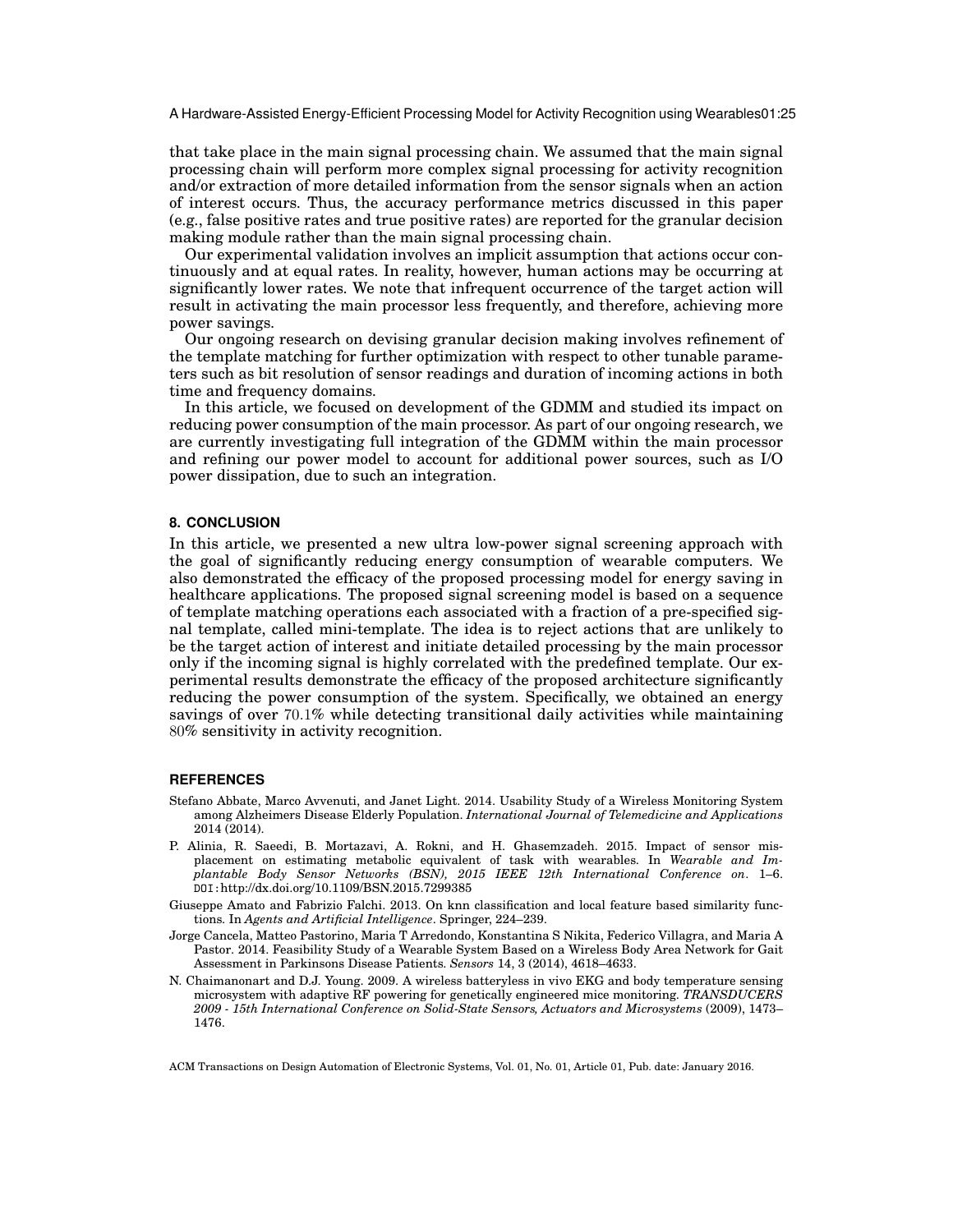- L. Chao, C.-Y. Tsui, and W.-H. Ki. 2007. A batteryless vibration-based energy harvesting system for ultra low power ubiquitous applications. In *Proceedings - IEEE International Symposium on Circuits and Systems*. 1349–1352.
- Fang Chen, Cun Ji Zhang, Bin Wen Zhao, and Jin Fei Shi. 2013. A Speed-Up Way of Template Matching Using Normalized Cross-Correlation. *Applied Mechanics and Materials* 313 (2013), 1188–1191.
- Yuan-Yang Cheng, Shun-Hwa Wei, Po-Yin Chen, Mei-Wun Tsai, I Cheng, Ding-Hao Liu, Chung-Lan Kao, and others. 2014. Can sit-to-stand lower limb muscle power predict fall status? *Gait & Posture* (2014).
- Nina J Cleven, Peter Isfort, Tobias Penzkofer, Anna Woitok, Benita Hermanns-Sachweh, Ulrich Steinseifer, and Thomas Schmitz-Rode. 2014. Wireless Blood Pressure Monitoring with a Novel Implantable Device: Long-Term In Vivo Results. *Cardiovascular and interventional radiology* (2014), 1–9.
- P. Cong, N. Chaimanonart, W.H. Ko, and D.J. Young. 2009a. A wireless and batteryless 10-bit implantable blood pressure sensing microsystem with adaptive RF powering for real-time laboratory mice monitoring. *IEEE Journal of Solid-State Circuits* 44, 12 (2009), 3631–3644.
- P. Cong, N. Chaimanonart, W.H. Ko, and D.J. Young. 2009b. A wireless and batteryless 130mg 300W 10b implantable blood-pressure-sensing microsystem for real-time genetically engineered mice monitoring. In *Digest of Technical Papers - IEEE International Solid-State Circuits Conference*.
- VR Sarma Dhulipala and GR Kanagachidambaresan. 2014. Cardiac Care Assistance using Self Configured Sensor Networka Remote Patient Monitoring System. *Journal of The Institution of Engineers (India): Series B* (2014), 1–6.
- Jia Di and Scott Christopher Smith. 2014. Ultra-low power multi-threshold asynchronous circuit design. (March 4 2014). US Patent 8,664,977.
- Bruce H Dobkin. 2013. Wearable motion sensors to continuously measure real-world physical activities. *Current opinion in neurology* 26, 6 (2013), 602–608.
- T. Douseki, T. Tsukahara, Y. Yoshida, F. Utsunomiya, and N. Hama. 2003. A batteryless wireless system with MTCMOS/SOI circuit technology. In *Proceedings of the Custom Integrated Circuits Conference*. 163–168.
- Van Emmerik and Van Wegen. 2002. On the Functional Aspects of Variability in Postural Control. *Exercise and Sport Sciences Reviews* 30, 4 (2002), 177–183.
- R. Fallahzadeh, M. Pedram, R. Saeedi, B. Sadeghi, M. Ong, and H. Ghasemzadeh. 2015. Smart-Cuff: A wearable bio-sensing platform with activity-sensitive information quality assessment for monitoring ankle edema. In *Pervasive Computing and Communication Workshops (PerCom Workshops), 2015 IEEE International Conference on*. 57–62. DOI:http://dx.doi.org/10.1109/PERCOMW.2015.7133994
- Uriel Feige and Prasad Tetali. 2004. Approximating Min Sum Set Cover. *Algorithmica* 40, 4 (2004), 219–234. DOI:http://dx.doi.org/10.1007/s00453-004-1110-5
- H. Ghasemzadeh, E. Guenterberg, and R. Jafari. 2009. Energy-Efficient Information-Driven Coverage for Physical Movement Monitoring in Body Sensor Networks. *IEEE Journal on Selected Areas in Communications* 27 (2009), 58–69.
- H. Ghasemzadeh and R. Jafari. 2011a. Physical Movement Monitoring Using Body Sensor Networks: A Phonological Approach to Construct Spatial Decision Trees. *Industrial Informatics, IEEE Transactions on* 7, 1 (Feb 2011), 66–77. DOI:http://dx.doi.org/10.1109/TII.2010.2089990
- H. Ghasemzadeh and R. Jafari. 2011b. An Ultra Low Power Granular Decision Making Using Cross Correlation: Minimizing Signal Segments for Template Matching. In *Cyber-Physical Systems (ICCPS), 2011 IEEE/ACM International Conference on*. 77 –86.
- Hassan Ghasemzadeh and Roozbeh Jafari. 2013. Ultra Low-power Signal Processing in Wearable Monitoring Systems: A Tiered Screening Architecture with Optimal Bit Resolution. *ACM Trans. Embed. Comput. Syst.* 13, 1, Article 9 (Sept. 2013), Article 9, 23 pages. DOI:http://dx.doi.org/10.1145/2501626.2501636
- H. Ghasemzadeh, V. Loseu, and R. Jafari. 2010. Structural Action Recognition in Body Sensor Networks: Distributed Classification Based on String Matching. *Information Technology in Biomedicine, IEEE Transactions on* 14, 2 (March 2010), 425 –435.
- E. Guenterberg, H. Ghasemzadeh, and R. Jafari. 2009a. A Distributed Hidden Markov Model for Finegrained Annotation in Body Sensor Networks. In *Proceedings of the 2009 Sixth International Workshop on Wearable and Implantable Body Sensor Networks-Volume 00*. IEEE Computer Society, 339–344.
- E. Guenterberg, A.Y. Yang, H. Ghasemzadeh, R. Jafari, R. Bajcsy, and S.S. Sastry. 2009b. A method for extracting temporal parameters based on hidden markov models in body sensor networks with inertial sensors. *IEEE Transactions on Information Technology in Biomedicine* 13, 6 (2009), 1019–1030.
- S. Hagler, D. Austin, T.L. Hayes, J. Kaye, and M. Pavel. 2010. Unobtrusive and ubiquitous in-home monitoring: A methodology for continuous assessment of gait velocity in elders. *IEEE Transactions on Biomedical Engineering* 57, 4 (2010), 813–820.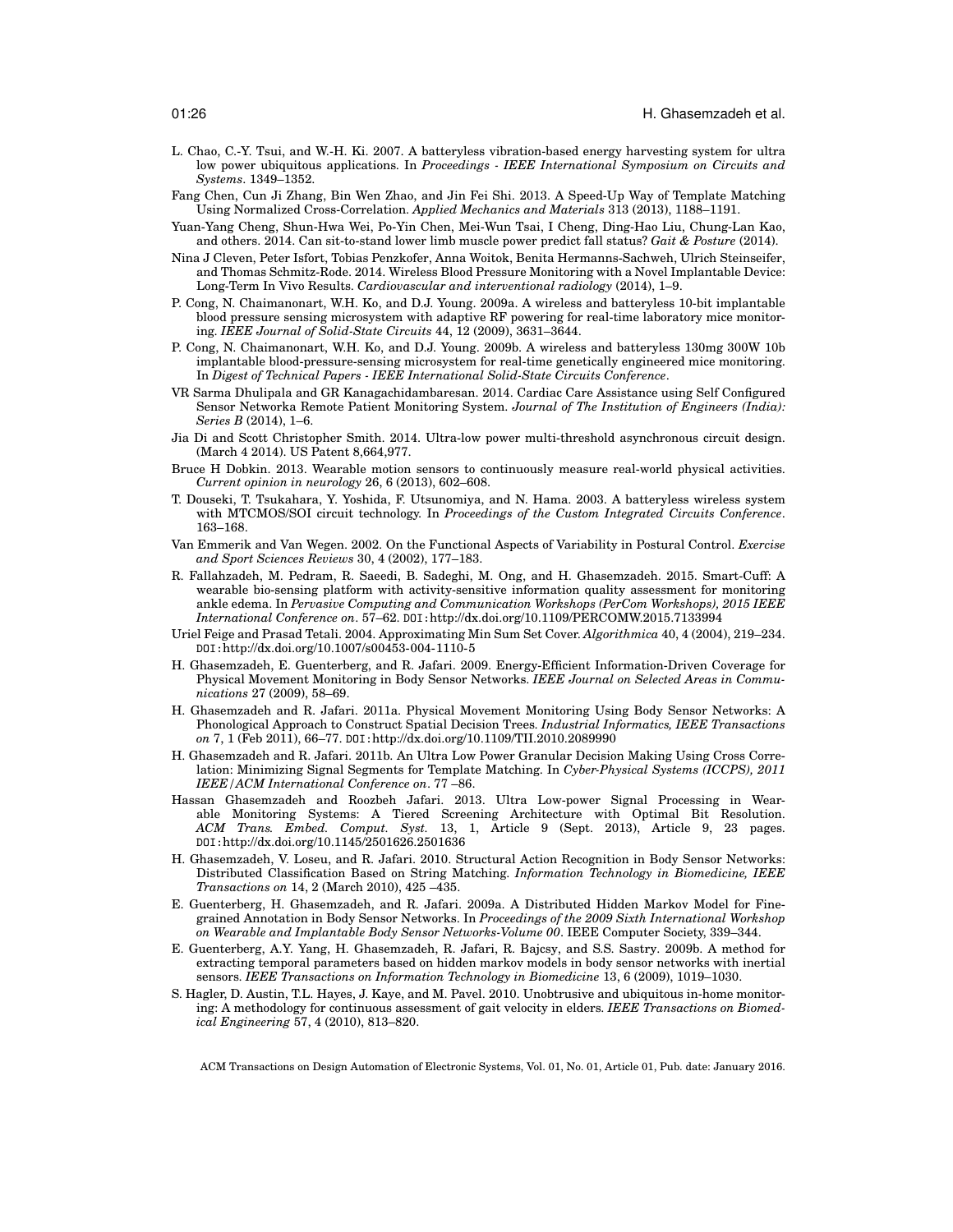- Jihun Hamm, Benjamin Stone, Mikhail Belkin, and Simon Dennis. 2013. Automatic annotation of daily activity from smartphone-based multisensory streams. In *Mobile Computing, Applications, and Services*. Springer, 328–342.
- Niloofar Hezarjaribi, Ramin Fallahzadeh, and Hassan Ghasemzadeh. 2016. A Machine Learning Approach for Medication Adherence Monitoring Using Body-Worn Sensors. *IEEE/ACM Design, Automation and Test in Europe (DATE)* (2016).
- Matti Huiku and Juha Virtanen. 2013. Method for reducing power consumption in pulse oximeter systems, pulse oximeter system and pulse oximeter sensor. (Oct. 29 2013). US Patent 8,571,622.
- Tâm Huynh, Mario Fritz, and Bernt Schiele. 2008. Discovery of activity patterns using topic models. In *Proceedings of the 10th international conference on Ubiquitous computing*. ACM, 10–19.
- W.D. Jones. 2007. Helmets Sense The Hard Knocks [News]. *Spectrum, IEEE* 44, 10 (Oct. 2007), 10–12. DOI:http://dx.doi.org/10.1109/MSPEC.2007.4337656
- Min H. Kim, Chung H. Yi, Won G. Yoo, and Bo R. Choi. 2011. EMG and kinematics analysis of the trunk and lower extremity during the sit-to-stand task while wearing shoes with different heel heights in healthy young women. *Human Movement Science* 30, 3 (2011), 596 – 605.
- Giuseppe Lanza, Mariagiovanna Cantone, Bartolo Lanuzza, Manuela Pennisi, Rita Bella, Giovanni Pennisi, and Raffaele Ferri. 2014. Distinctive patterns of cortical excitability to transcranial magnetic stimulation in obstructive sleep apnea syndrome, restless legs syndrome, insomnia, and sleep deprivation. *Sleep medicine reviews* (2014).
- Oscar D Lara and Miguel A Labrador. 2013. A survey on human activity recognition using wearable sensors. *Communications Surveys & Tutorials, IEEE* 15, 3 (2013), 1192–1209.
- W.-S. Liew, L. Zou, X. abd Yao, and Y. Lian. 2009. A 1-V 60-uW 16-channel interface chip for implantable neural recording. In *Proceedings of the Custom Integrated Circuits Conference*. 507–510.
- Z. Lin and L.S. Davis. 2010. Shape-based human detection and segmentation via hierarchical part-template matching. *IEEE Transactions on Pattern Analysis and Machine Intelligence* 32, 4 (2010), 604–618.
- Beth Logan, Jennifer Healey, Matthai Philipose, Emmanuel Munguia Tapia, and Stephen Intille. 2007. *A long-term evaluation of sensing modalities for activity recognition*. Springer.
- Yuchao Ma, R. Fallahzadeh, and H. Ghasemzadeh. 2015. Toward robust and platform-agnostic gait analysis. In *Wearable and Implantable Body Sensor Networks (BSN), 2015 IEEE 12th International Conference on*. 1–6. DOI:http://dx.doi.org/10.1109/BSN.2015.7299366
- Andrei Maciuca, Mircea Strutu, Dan Popescu, and Grigore Stamatescu. 2013. Cell-based sensor network for complex monitoring at home of patients with chronic diseases. In *Electrical and Electronics Engineering (ISEEE), 2013 4th International Symposium on*. IEEE, 1–6.
- Andreas Buch MAller, Bo Martin Bibby, Anders Guldhammer Skjerbk, Ellen Jensen, Henrik Srensen, Egon Stenager, and Ulrik Dalgas. 2012. Validity and variability of the 5-repetition sit-to-stand test in patients with multiple sclerosis. *Disability and Rehabilitation* 0, 0 (2012), 1–8.
- S. Mandal, L. Turicchia, and R. Sarpeshkar. 2010. A Low-Power, Battery-Free Tag for Body Sensor Networks. *Pervasive Computing, IEEE* 9, 1 (January-March 2010), 71 –77.
- N. Najafi and A. Ludomirsky. 2004. Initial animal studies of a wireless, batteryless, MEMS implant for cardiovascular applications. *Biomedical Microdevices* 6, 1 (2004), 61–65.
- J. Parramon, P. Doguet, D. Marin, M. Verleyssen, R. Munoz, L. Leija, and E. Valderrama. 1997. ASICbased batteryless implantable telemetry microsystem for recording purposes. In *Annual International Conference of the IEEE Engineering in Medicine and Biology - Proceedings*, Vol. 5. 2225–2228.
- G Ruben H Regterschot, Marjanne Folkersma, Wei Zhang, Heribert Baldus, Martin Stevens, and Wiebren Zijlstra. 2014. Sensitivity of sensor-based sit-to-stand peak power to the effects of training leg strength, leg power and balance in older adults. *Gait & posture* 39, 1 (2014), 303–307.
- Yves Rolland, Valerie Lauwers-Cances, Matteo Cesari, Bruno Vellas, Marco Pahor, and Hlne Grandjean. 2006. Physical Performance Measures as Predictors of Mortality in a Cohort of Community-dwelling Older French Women. *European Journal of Epidemiology* 21 (2006), 113–122. Issue 2. http://dx.doi.org/ 10.1007/s10654-005-5458-x 10.1007/s10654-005-5458-x.
- Kaushik Roy, Saibal Mukhopadhyay, and Hamid Mahmoodi-Meimand. 2003. Leakage current mechanisms and leakage reduction techniques in deep-submicrometer CMOS circuits. *Proc. IEEE* 91, 2 (2003), 305– 327.
- Ramyar Saeedi, Navid Amini, and Hassan Ghasemzadeh. 2014a. Patient-Centric On-Body Sensor Localization in Smart Health Systems. In *The Asilomar Conference on Signals, Systems, and Computers*. IEEE.
- Ramyar Saeedi, Brian Schimert, and Hassan Ghasemzadeh. 2014b. Cost-sensitive feature selection for onbody sensor localization. In *Proceedings of the 2014 ACM International Joint Conference on Pervasive and Ubiquitous Computing: Adjunct Publication*. ACM, 833–842.